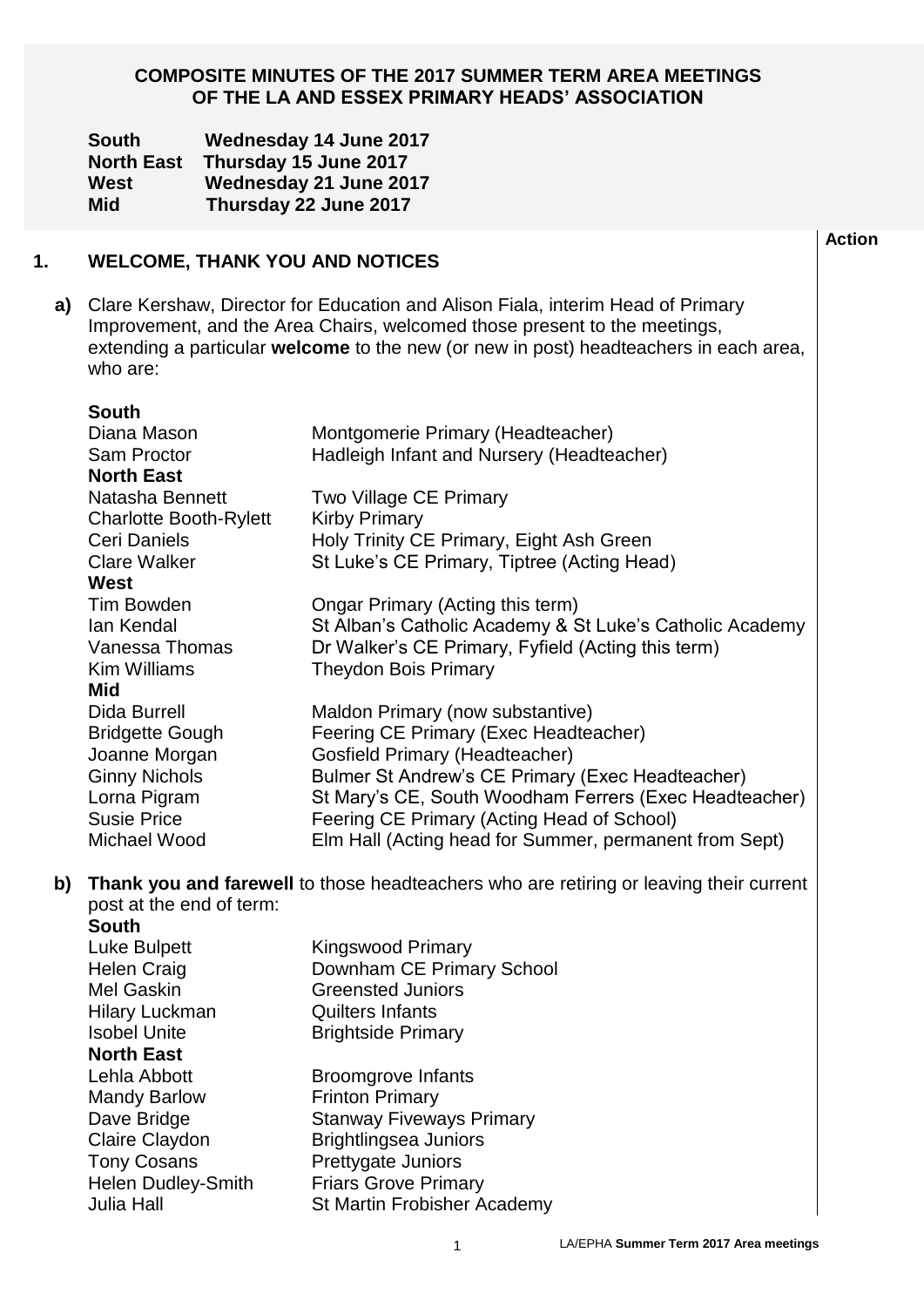| Jenny Hunt           | <b>Hazelmere Infants</b>                    |  |  |
|----------------------|---------------------------------------------|--|--|
| <b>Janet Meacock</b> | <b>Alresford Primary</b>                    |  |  |
| Val Metcalf          | Harwich Primary/The Mayflower Primary       |  |  |
| <b>Jackie Moore</b>  | St George's New Town Infants                |  |  |
| Jayne Mitchell       | <b>Gosbecks Primary</b>                     |  |  |
| Pam Rose             | Kings Ford Infants                          |  |  |
| <b>Clare Sampson</b> | The Mayflower Primary                       |  |  |
| <b>Mark Walter</b>   | <b>Monkwick Juniors</b>                     |  |  |
| Serena Williams      | Roach Vale Primary                          |  |  |
| West                 |                                             |  |  |
| Penny Bennett        | <b>High Ongar Primary</b>                   |  |  |
| <b>Tim Bowden</b>    | Ongar Primary (Acting this term)            |  |  |
| Rachel Callaghan     | <b>Katherine Semar Juniors</b>              |  |  |
| <b>Helen Coop</b>    | <b>Birchanger Primary</b>                   |  |  |
| <b>Gill Doyle</b>    | <b>Takeley Primary</b>                      |  |  |
| <b>Sue Giles</b>     | Henham and Ugley Primary                    |  |  |
| <b>Kate Hockley</b>  | <b>Radwinter Primary</b>                    |  |  |
| <b>Wendy Myers</b>   | Dr Walker's Fyfield                         |  |  |
| Ian Pollard          | <b>Great Sampford Primary</b>               |  |  |
| Vanessa Thomas       | Dr Walker's CE Primary, Fyfield             |  |  |
| <b>Tim West</b>      | <b>Potter Street Primary</b>                |  |  |
| Mid                  |                                             |  |  |
| <b>Tracy Ahern</b>   | <b>Mildmay Juniors</b>                      |  |  |
| <b>Hazel Arnill</b>  | <b>Ford End Primary</b>                     |  |  |
| Lisa Finch           | <b>Westlands Primary</b>                    |  |  |
| Kim Hall             | St Margaret's CE Primary, Toppesfield       |  |  |
| Rosie Mirecki        | <b>Elm Hall Primary</b>                     |  |  |
| Stephanie Redgate    | St Mary's CE Primary, South Woodham Ferrers |  |  |
| Linda McSweeney      | St Pius X Catholic Primary                  |  |  |
| <b>Rachel Welch</b>  | <b>Barnes Farm Infants</b>                  |  |  |

#### **2. LOOKING FORWARD**

**Clare Kershaw, Director of Education (South and North East meetings) Alison Fiala, Interim Head of Primary Improvement, and Ralph Holloway, SEND Transformation Manager (West and Mid meetings)**

## **a) Outcomes and recommendations from the review of the Specialist Teacher Team (STT)**

### *Background*

The review, conducted by Simon Carpenter, looked at all of the STT teams, apart from pre-school. Interviews were held with a number of schools and headteachers, from primary, secondary, special, alternative and enhanced provisions, and 115 schools responded to the online survey.

### *Key responses from schools*

Role, vision and purpose

- schools with less SEND capacity may feel that they have more hurdles to jump to get STT support
- The service is increasingly focused on EHCPs, with a tension between high needs and early intervention.

Service delivery and quality

- The survey highlighted very diverse views, although most schools value parts of the service highly.
- Many schools were dissatisfied with support for SEMH (Social, Emotional and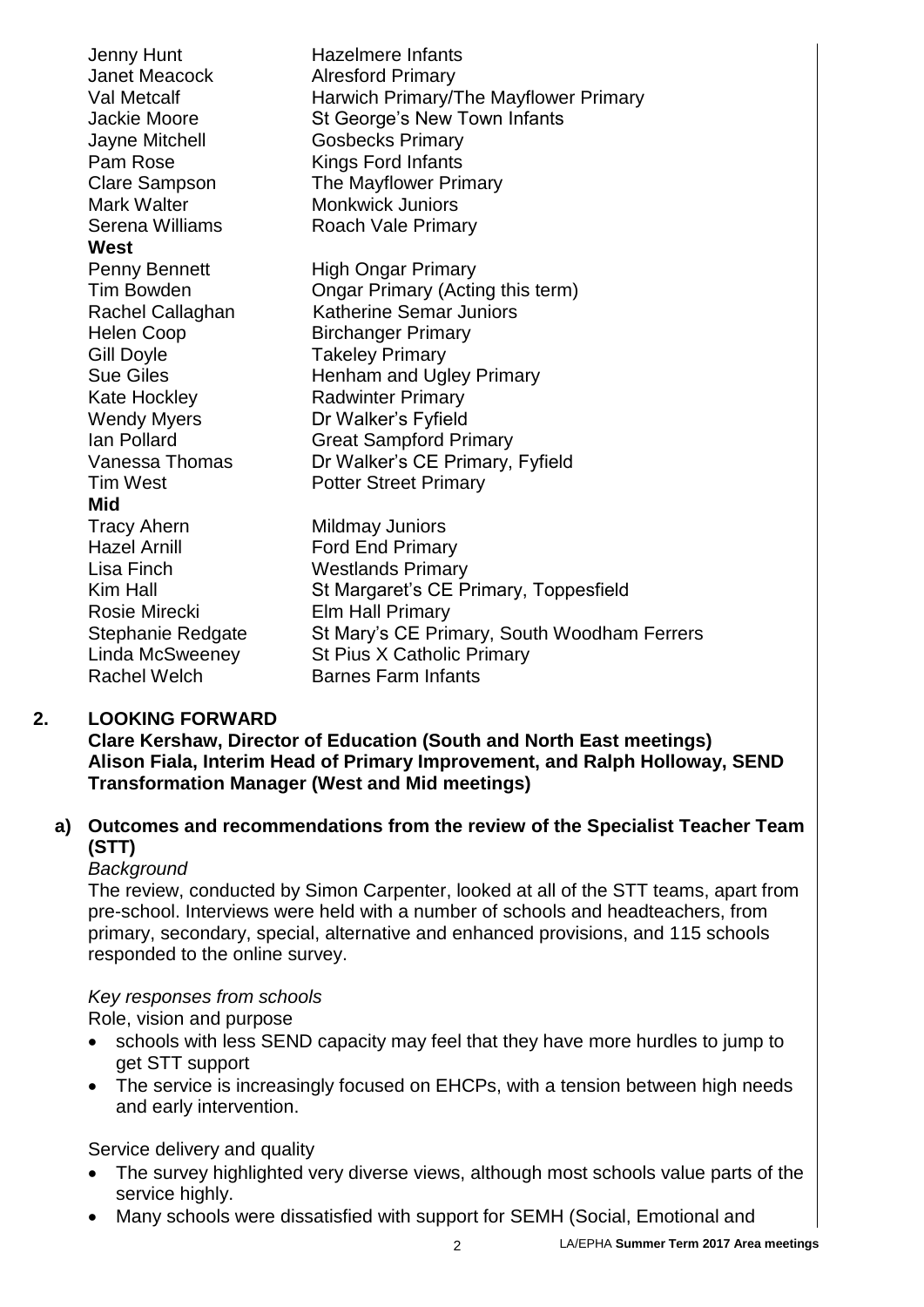Mental Health)

• Positive feedback generally about support for Hearing Impairment (HI), Vision Impairments (VI), Autistic Spectrum Condition (ASC), Physical and Neurological Impairment (PNI), Learning Difficulties and Disabilities (LDD), Speech, Language and Communication (SLCN) and INSET training.

Many schools see STT as a source of valuable expertise and schools that invest in that relationship see this as leading to greater value. Inconsistency is seen as the biggest issue, and several respondents raised implications for new headteachers and SENCOs because of the importance of "who you know".

Leadership, management and organisation

Questions were raised about funding, and the lack of clarity around this. Schools want more "protocols" and quality assurance to achieve consistency. There is frustration where schools feel that known quality issues are not addressed. Headteachers want to be involved in shaping the future service.

# SEMH

Clearly seen differently by many schools – a varied response. Concerns relate to:

- Out of date practice
- Impractical advice  $-$  e.g. championing one child at the expense of the other 29
- Not acknowledging what the school has already done
- Lack of empathy
- "Teaching us to suck eggs"
- SEMH is very broad mental health an area where there is less expertise.
- Lack of agreement about the team's methodology and role and the STT themselves don't always know the remit of the service
- Often approached in a crisis, although the STT is not intended to be an emergency service.

Heads/SENCos reported that it works best when:

- STT advice is practical and grounded
- They are flexible and responsive, adapting their approach to the changing needs/situation of the learner and the school
- It is based on a partnership with the school
- There is skilful coaching of school staff
- The school is clear about what it needs and wants from the STT and the input links to the School Development Plan.

But it works less well when:

- the STT are out of date and the "school itself has moved on and developed capacity, but they haven't"
- they don't appreciate the constraints of the school, the classroom and/or the class teacher
- their advice isn't feasible or practical
- they "tell us what to do"
- $\bullet$  the STT don't have the right training
- they signpost schools to other support or training rather than sharing their own expertise

Main points emerging from schools

- Most say the referral system is effective and encourages specific requests for support
- Many say that they get a quick response, either by a phone call/telephone advice, although there can be delays before full engagement.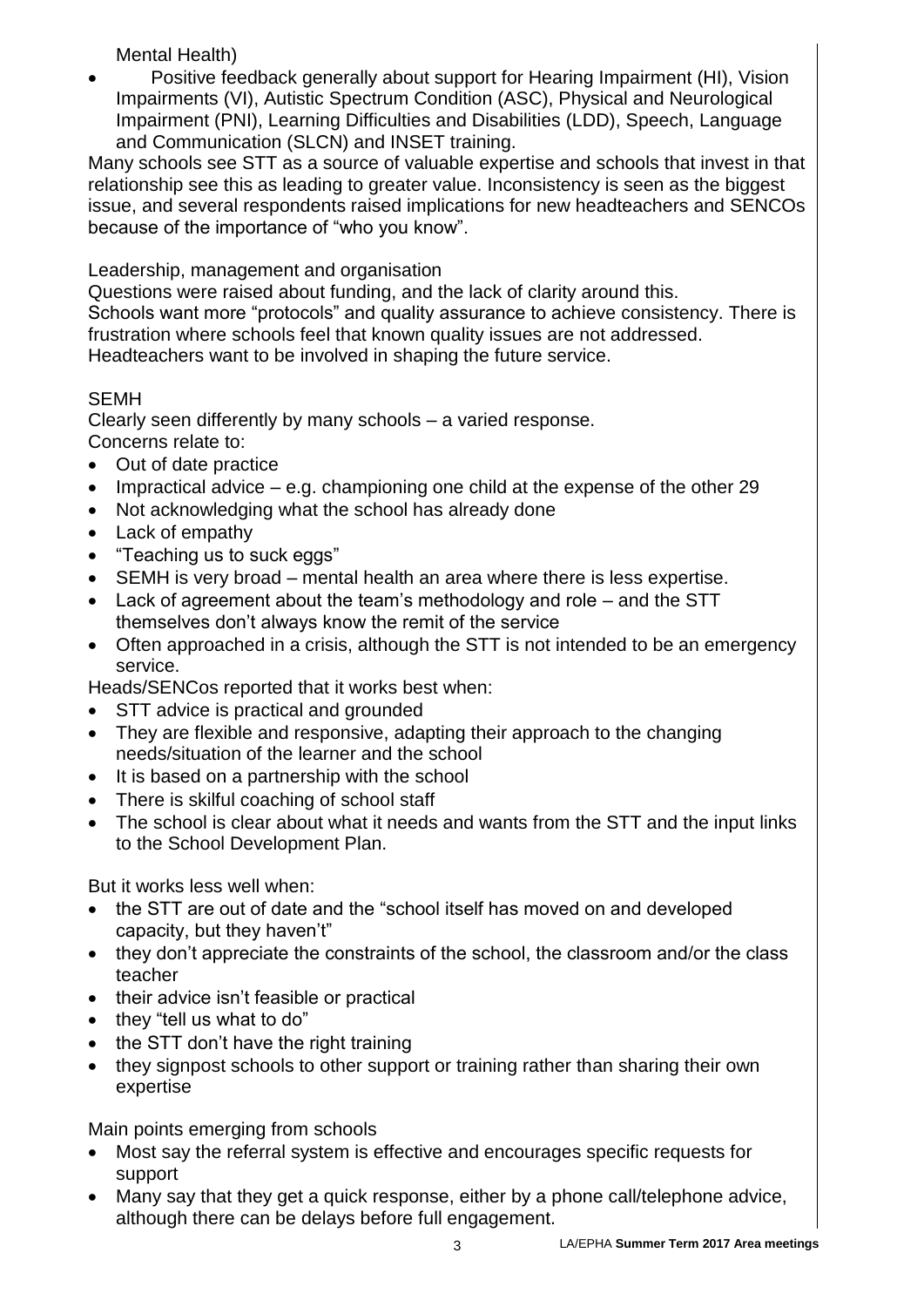- Some schools only engage with STT when seeking an EHCP
- Is there a conflict between STT, SAS and EHCP?
- Many see insufficient Quality Assurance, but also see good practice from individual.
- "STT keeps children in school" but there is limited evaluation of their input and outcomes
- STT has a one-size fits all package
- Some secondary schools are interested in working with STT

Recommendations to the LA

- Service delivery/quality
- Leadership, management and organisation
- Development of the service and link to strategic priorities
- **Effectiveness, outcomes and value for money**
- Working with schools to develop speciality teaching support in a school-led system

It was noted that the STT has accepted the recommendations and the outcomes of the review. The LA focus must be on the development of the service and a link to strategic priorities, with a link to research and current practice (for example, in relation to autism).

Headteachers were reminded that the development of the service links to the wider review and restructure of SEND, and it is critical to bring special schools into the provision for mainstream schools, particularly through outreach support and sharing resources. Clare noted that the 3 special free schools have now been approved (with the possibility of a fourth being approved) which will extend provision in the county.

## **Outcomes and recommendations from the review of the Statutory Assessment Service (SAS)**

# *Background*

The review, conducted by Simon Carpenter, looked at the SAS across the county. Interviews were held with 24 schools from primary, secondary, special, alternative and enhanced provisions, and 115 schools responded to the online survey.

Key responses from schools about service delivery and quality

- Schools recognise the huge workload and hard work of individuals, though there were also concerns about the practicalities of how the teams work
- Special schools are more consistently positive about the SAS
- Positive comments are often about people, negative comments are about systems and processes
- Some frustration where schools feel that known quality issues are not addressed
- EHCP decisions are not consistent, and the guidance about documentation varies schools want guidance, standards and protocols to achieve consistency.
- Frustration about the "notional" £6,000
- Schools do not feel like "co-workers" with SAS, but would welcome this relationship

Communication is schools' biggest concern and many are negative about communication and responsiveness (e.g. unanswered emails and calls)

## **The following issues were raised at the area meetings:**

 Essex County Council has awarded a ten year contract (£34 million) to Virgin Care and Barnardo's to run its new Pre-Birth to 19 Health, Wellbeing and Family Support Service across Essex. The new service will combine a range of existing services from April 2017, including the Healthy Child Programme, Healthy Schools, Family Nurse Partnership and children's centres.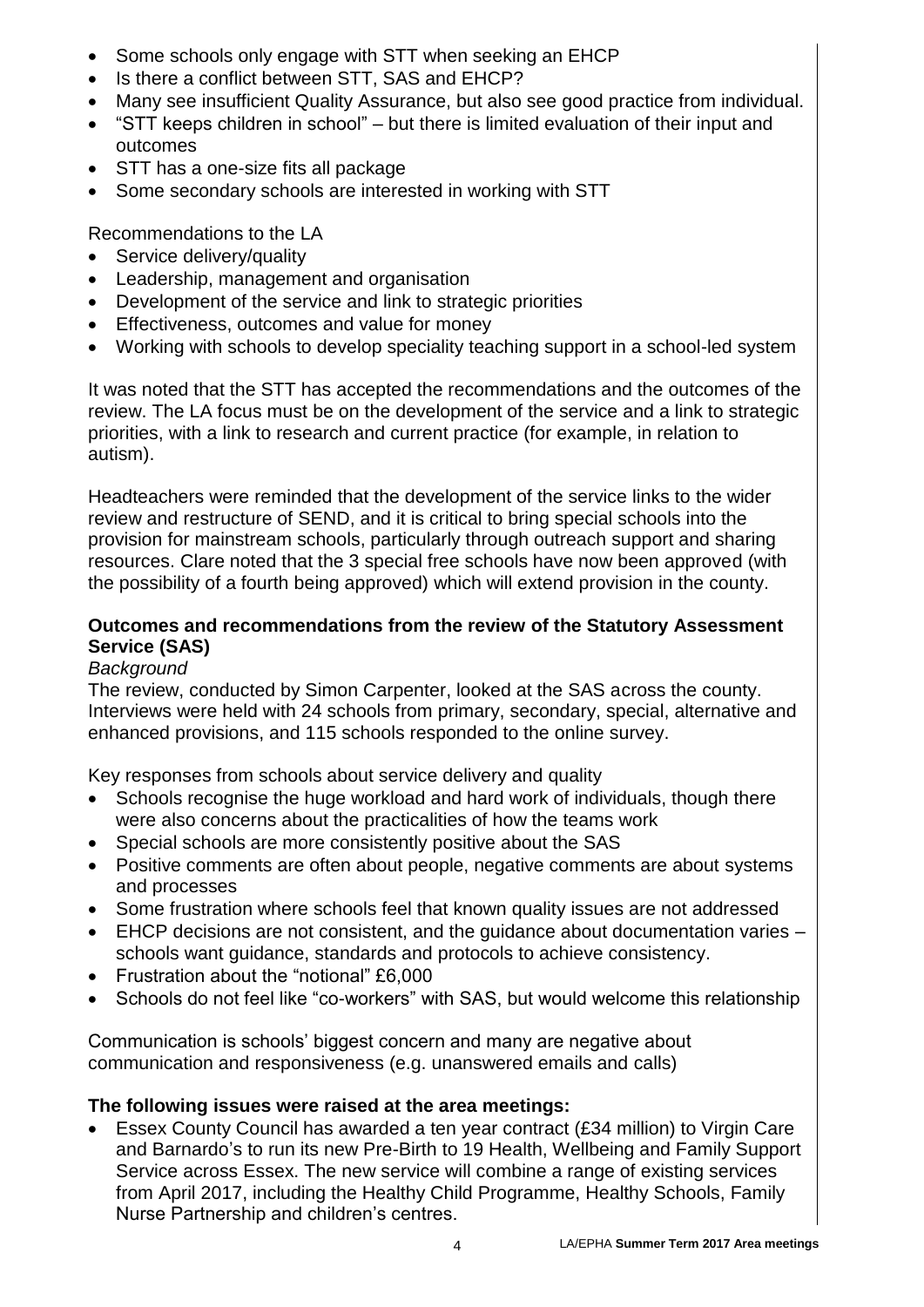- Schools were concerned about the quality of EHC plans. It was confirmed that this task had previously been out-sourced, but has now been brought back in-house and staff have received training to support this process.
- A headteacher asked what the SEND provision following transformation would actually look like for schools, across the county. It was confirmed that the new provision funded by the spend-to-save investment is mainly to reduce the current (complex and very expensive) out of county placements and so will not impact those children in mainstream schools who need support. However, the new autism and SEMH hubs will add some additional capacity for primary schools.
- It was noted that NEAPS (North East Alternative Provision School) and GROW projects are at capacity and are not able to offer any places to children in primary schools. Their provision is not fit for purpose for very young children. The current review of Alternative Provision is mainly focused on secondary needs.
- Headteachers expressed concerned about who takes responsibility for the very youngest children as there is no alternative provision available to support their needs.
- A number of heads felt that the Statutory Assessment Service do not inform parents of their various options, and fail to stress the most suitable educational route for their child. It was felt strongly that parents should be given sufficient information in order to make an informed choice.
- It was argued that the responsibilities for children always fall on the headteachers and they want more support, understanding and cooperation from the SAS.
- It was felt that Specialist Teachers sometimes assume that the school staff are to blame for failing to manage a challenging pupil. (E.g. One school was asked what the adult had done wrong when a pupil misbehaved and was out of control.) There was a feeling that the approach of the team can fail to recognise and meet the needs of schools (who are paying for the service).
- Another frustration is the oft repeated statement that schools have £6,000 in their budget for each child with SEND. It was argued that this is not a straightforward equation and the team needs to recognise the complexities (and inadequacies) of the funding system. There is also insufficient liaison between SAS and the finance team, who determine funding.
- In all of the meetings it was noted that Specialist Teachers continue to advise that the whole class should be removed when one child is being disruptive. It was felt that this advice is outdated and unfair to the education of the majority of children in the class; this strategy should only be used in exceptional circumstances when other pupils are physically at risk of being hurt. Ralph agreed with this and will take this back to the team.
- A headteacher raised the issue of EHCPs being given to pre-school children late in the summer term, which doesn't give the school time to recruit appropriate support. She asked if the SAS team would support a delayed start for that child – the response she had been given was "this is not our responsibility".
- One headteacher said that she had been sent a letter giving details of the school's SEND funding, which asked for heads to advise ECC of any incorrect information. When she contacted the team to make corrections she was advised that they didn't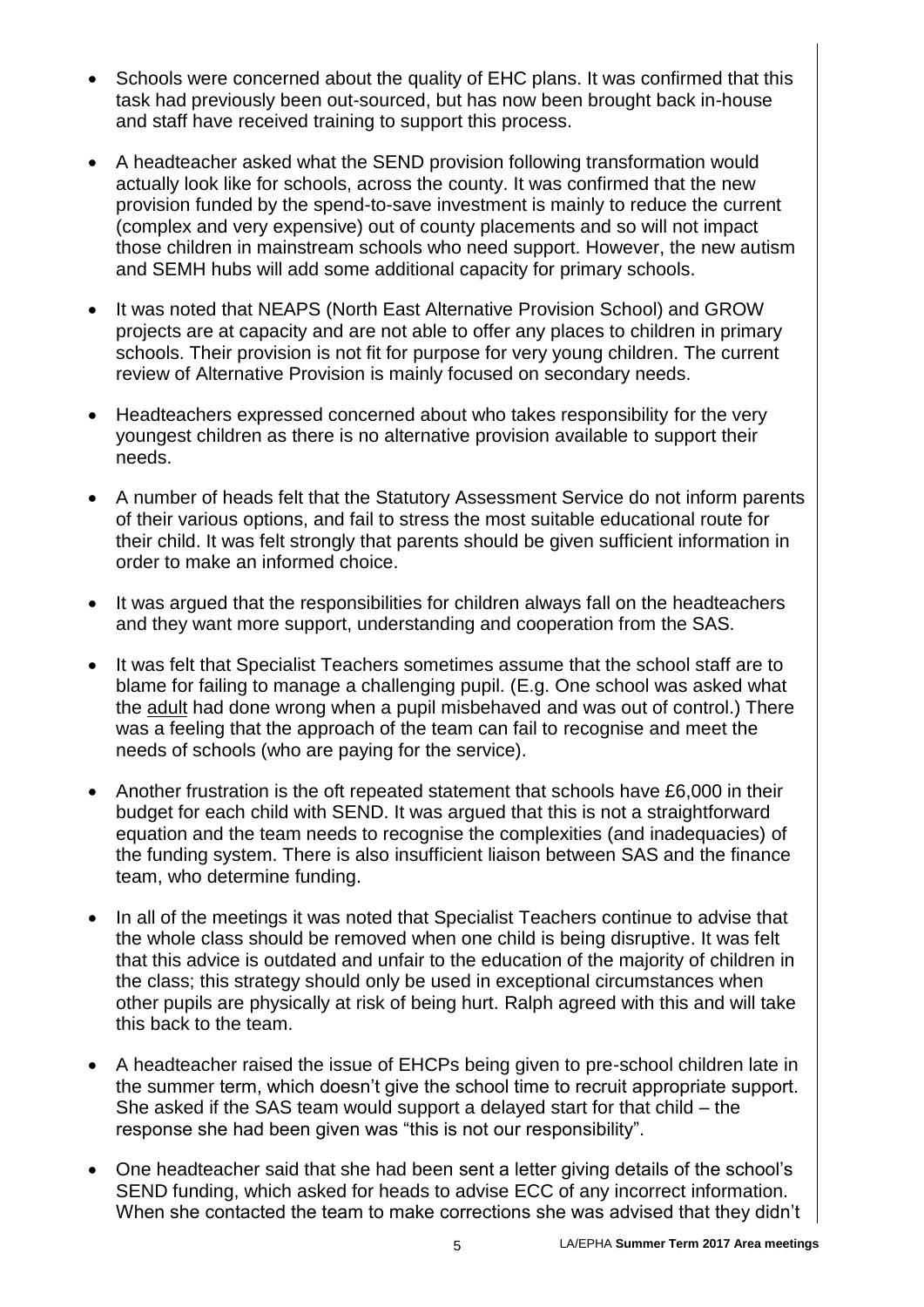have the capacity to undertake this!

Clare and Ralph offered to run meetings in a number of areas to enable headteachers to continue the discussion and air their concerns around the current support. These will be organised via the Professional Officer.

### **At each of the area meetings, headteachers were asked to discuss and record their suggestions for the future of each service.** Their written suggestions were as follows:

## **Specialist Teacher Team**

*Behaviour Support team*

- Suitability for post we don't want staff who have been rejected from classroom teaching. We need quality, and those who have a verified track record of behaviour management and exclusion.
- Understand the dynamics of a school and provide bespoke support.
- Better support/training for pre-school settings so that requests for support are not always left until a child starts school.
- More effective work with Early Years and pre-school settings. *This point was made numerous times.*
- Consistency some are excellent, some are not.
- Trying to avoid a change of staff and having sufficient staff to cover frequent sickness.
- Full time contacts in SEMH lots of part-time staff, only available on certain days.
- More development of GROW units and additional places.
- More outreach from special school staff working with staff in mainstream and training – including through clusters/partnerships.
- The skills set of some specialist teachers is lower than that of school staff still suggesting "stickers", marble jars and reward charts etc
- Recruitment of "specialists" within the team.
- More early intervention needed highly skilled for behaviour support.
- Joined up communication between different elements of STT so that they don't "bat" specific children back and forth.
- STT should be prepared to stand by the knowledge that some children are not suitable for mainstream schooling and work to help find better and more suitable alternatives.
- Concern about lack of support we receive from SAS and specialist teachers when it is clear and obvious that a child is failing in mainstream. We are the ones who are forced to be 'big bad wolf' in communicating with parents that we cannot meet their child's needs. This constant 'sitting on the fence' by SAS and the STT works against the process and does not promote honest good intentions.

## *The advice from the STT*

- Clear, consistent messages from all Specialist Teachers.
- Advice given needs to be updated e.g. NOT removing the rest of the class when this is not appropriate. Today's children and today's needs require up to date thinking and approaches. STT are often suggesting strategies that school have already trialled. *This point was made numerous times.*
- Realistic advice all advice should take into consideration the impact on all of the other pupils in the classroom. *This point was made numerous times.*
- Specialist teachers need to be aware of the context and complexity of mainstream schools.
- We need programmes that are accredited and manageable for teachers.
- Tangible help not just talking about the situation or providing impractical ideas.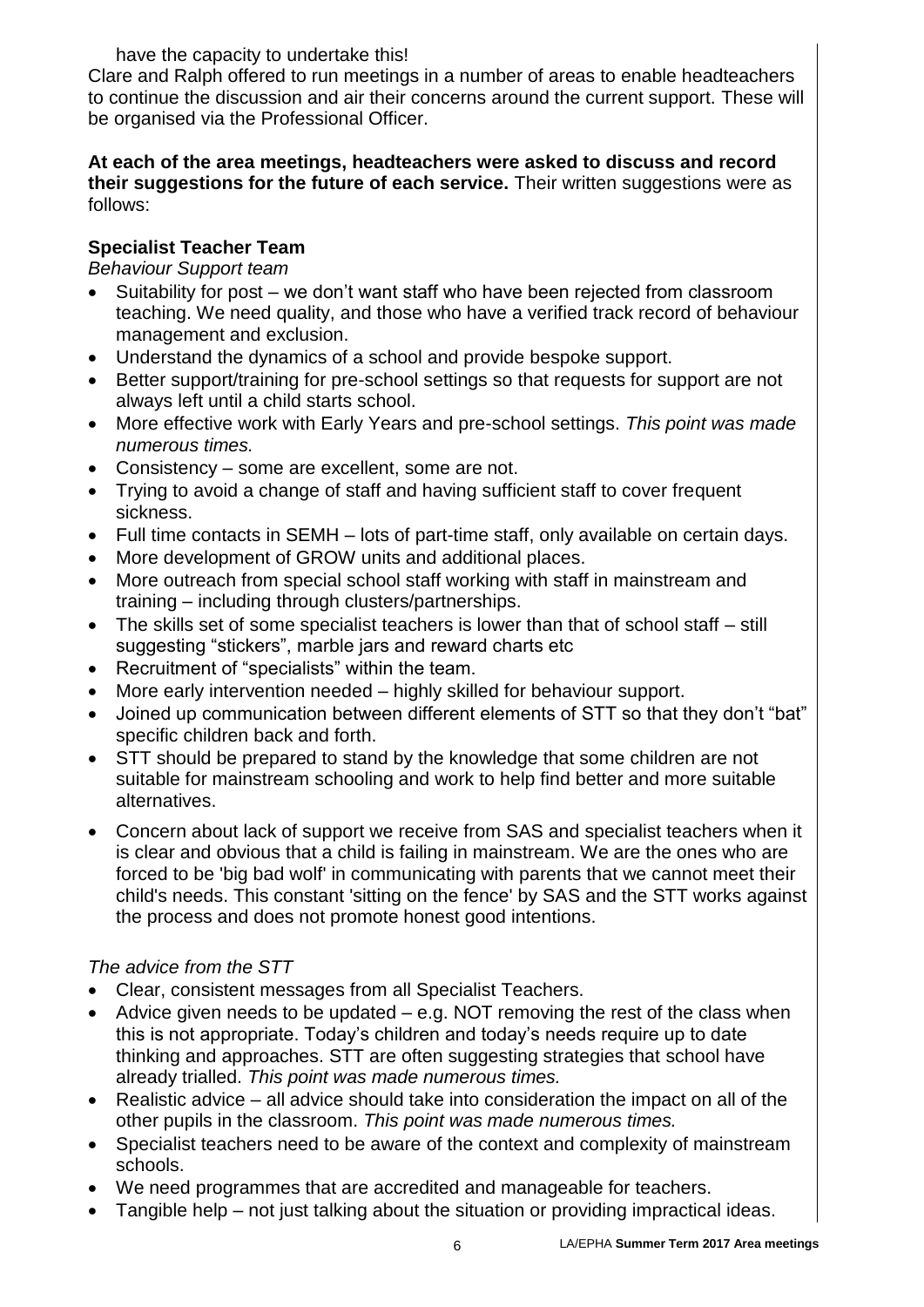This requires face to face conversations with the class teacher.

- We need help and not spending time writing lengthy referral forms.
- More observations of the child to gain a more complete assessment of good days and bad days. Advice and support must be based on a first-hand knowledge of each child.
- Schools need individual help for the cases that are "stuck".
- New modern approach, based on current research.
- Behaviour is not a tick box exercise, but often seems to be reduced to this rather than a clear focus of a pupil's needs. e.g. "I'm not here for that" – said when pupil behaviour escalated during a visit and the STT was asked to observe the child.
- Actually working with children to model strategies.
- Shorter, defined timescales for support.

## *Cooperation between agencies*

- Joined up work between agencies i.e specialist teachers, KidsInspire/NELFT
- One point of contact clear structure publicised and communicated
- Increased monitoring of home tuition to avoid children falling through the cracks and becoming "invisible in plain sight".
- More than one team to work with a child at the same time to address multiple needs, including those of the family (but working together and giving consistent messages)
- Increased involvement and support from Health.
- STT shouldn't be the "gatekeepers", preventing access to other support routes.

## *Quality assurance*

- Improved QA to ensure a consistent service.
- Updated feedback form needed.
- Clear solutions-focused approach where teams invest in the issues and take shared responsibility for improvement.
- A report on the actual success rate of the team IMPACT and data around number of visits to schools rather than just giving advice on the phone (this is an expensive service funded by schools).

# *What else do schools need?*

- A recognition and acknowledgment that STTs work for schools, not parents.
- Money to employ, train and support quality staff.
- Support within school whilst awaiting specific provision.
- A quicker response. *This point was made numerous times.*
- Clear criteria around the allocation of support.
- A simplified referral process.
- More training for the whole school staff.
- Support workers/mentors to work alongside teachers.
- Clear sign-posting to services and support a Service Directory.
- A crisis team rapid response for emergency situations.
- A specialist teacher assigned to each school.
- A helpline (similar to the HR helpline) giving advice about who to talk to, what to try next, where to find additional support.
- Resource library.
- Increase the availability of drop-in advice services.
- A named point of contact to discuss case with an expert. Clear structure with names and phone numbers.
- Criteria and a flowchart for discussion/action relating to different scenarios (e.g. positive referrals, reduced timetable)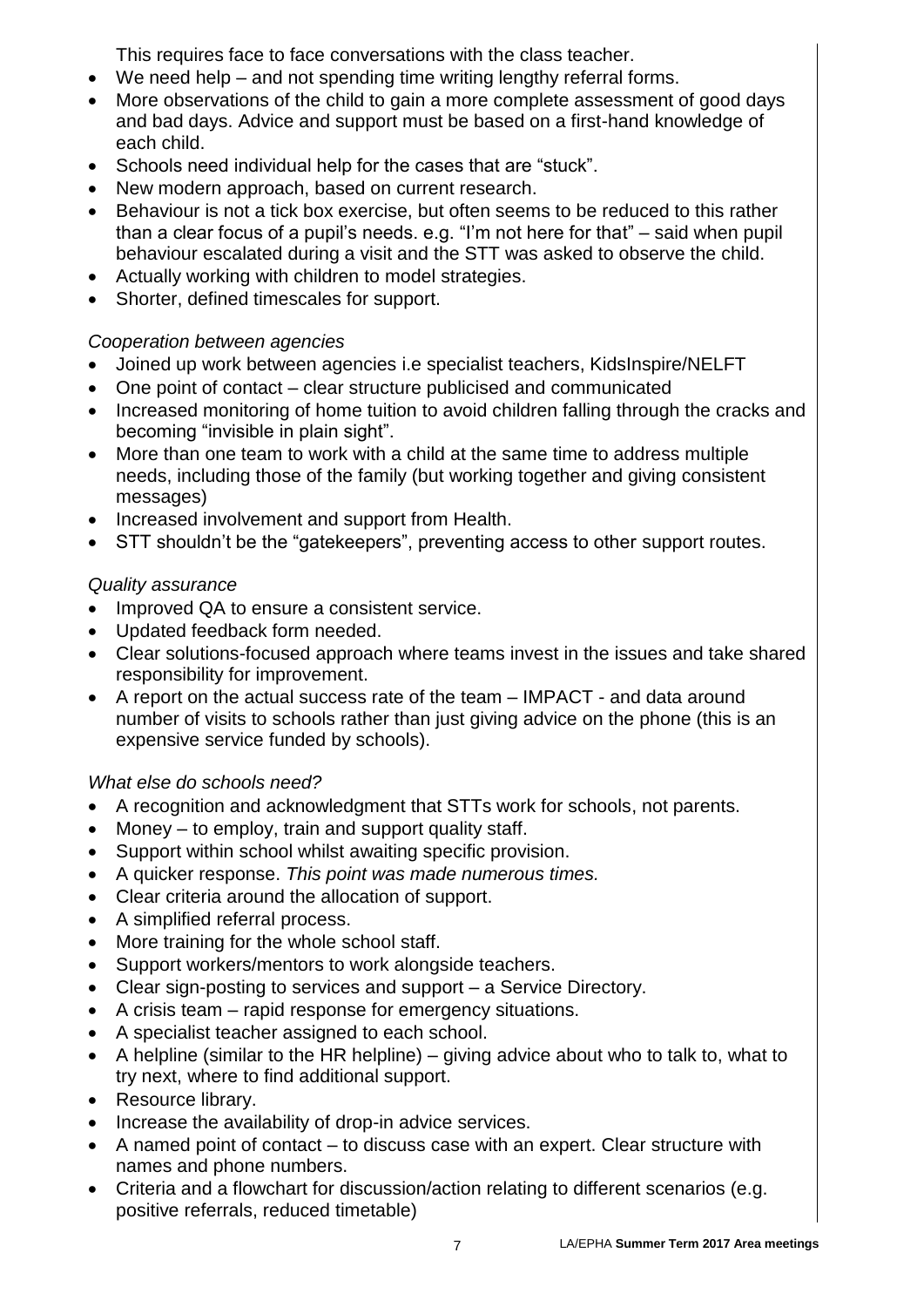- Model paperwork and support for statutory work.
- Access to dual provision.
- Increase availability of Pupil Referral Unit places for primary age children.
- There is a big issue around supporting schools who are dealing with children with very physical and aggressive behaviour.
- Mental health is becoming a huge issue in schools including anxiety, self-harm, aggression.

## **Statutory Assessment Service**

### *Appropriate referrals*

- Schools should not be made to take a child who is known to be difficult, into a class that is already managing other challenging children – this pushes the teacher to overload.
- Schools are being made to feel that they 'should manage themselves' extreme pupil behaviour, even if a decision has been reached that the child should transfer to another setting
- Our situation SAS saying in relation to a particular child in October 2015 that 'we are able to make alternative arrangements for his educational provision as it is clear that they are not currently being met in a mainstream setting'. It is now June 2017 and he is still in our mainstream setting!!!
- Being offered a new setting for a child without them actually checking if there are places in that setting. Our parent visited an autism hub in a school, liked it, wanted his child to move then was told they were not taking any more children until building work was carried out!
- Promises being made about start dates which consistently get moved. Also, information about this is found out third hand - no official emails or letters are sent to us informing us of changes in agreed actions.
- Lack of communication in relation to organising visits to special school settings and arranging transition procedures. We are being left high and dry and caught between arguments involving SAS and other settings, each blaming each other.

## *Communication*

- Information and advice given to parents can be different to what is said to the school.
- Help parents to make an informed decision. Establish parent network groups in each setting who are happy to talk to other parents in the same position who have been through a similar process.
- Individual team members need to take responsibility for, and be honest about, the advice and information they give to parents about the various provision options: mainstream schools, mainstream with specialist units, special schools.
- No communication from SAS in relation to follow-up requests, especially when they have promised to 'email or call within the week' etc.

## *Information gathering*

- Improved transition shared information with receiving school, at EYFS and midphase
- Better communication

## *Timeliness*

- To not land EHCPs on headteachers' desks a few days or weeks before the end of the year for Early Years pupils to start in September. May be impossible to recruit appropriate support and the child also misses all of the induction visits to school.
- Timely response to enable planning.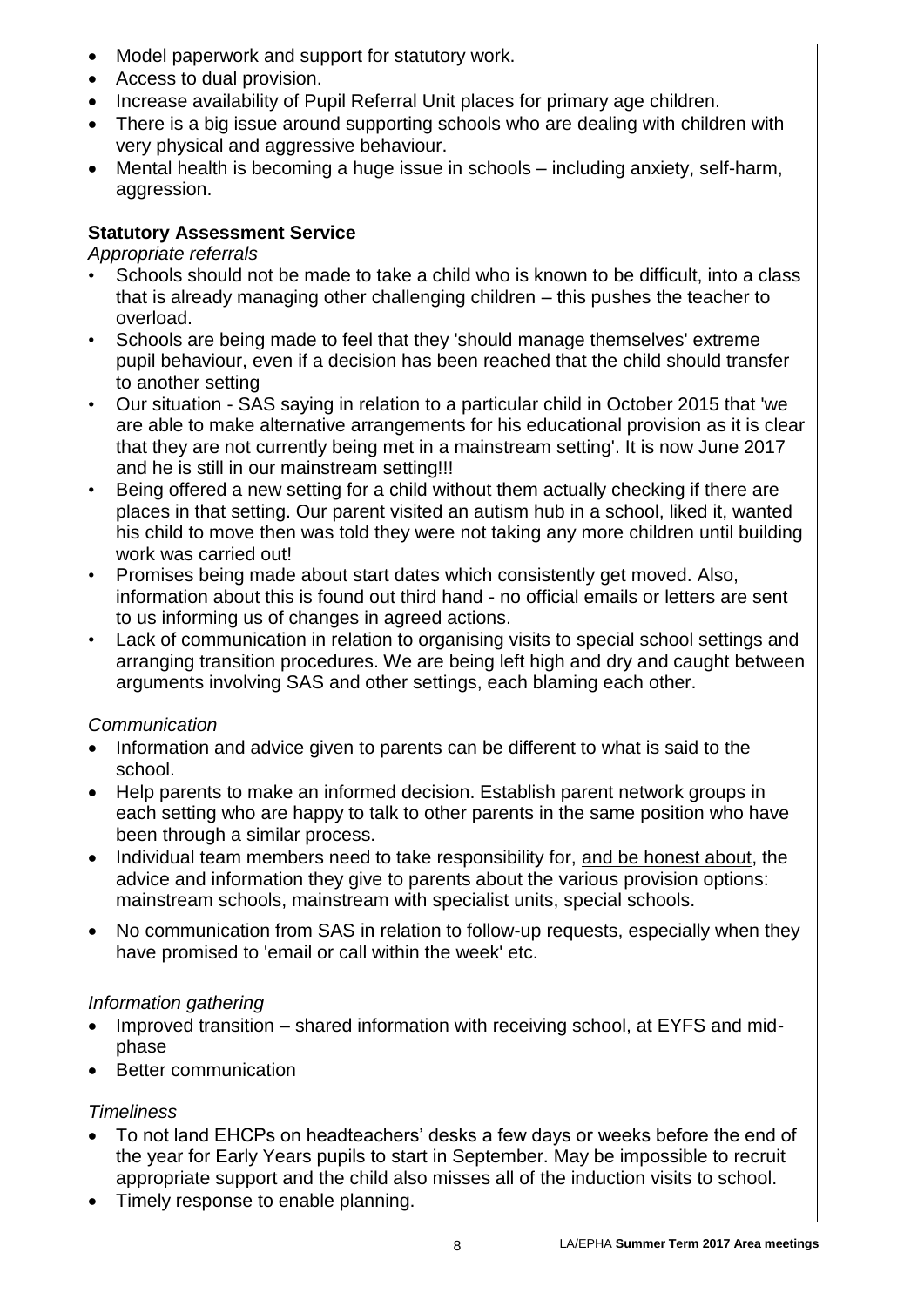Top up funding decisions needed more quickly.

## *Reports*

- Special teachers deployed through and by schools –ensuring that their reports carry as much weight as traditional reports by SAS
- Better quality reports and faster turnaround
- The avoidance of sub-contracting services to ensure consistency for the children.

## *Quality assurance*

- Improved QA to ensure a consistent service.
- Updated feedback form needed.
- Comparable effective support from all teams.

It was noted that Simon Carpenter is carrying out a similar review of the Essex Educational Psychology Service. He has posted a survey which can be accessed at <http://simoncarpenter.co.uk/review-of-essex-educational-psychology-service>

# **b) Growth Fund**

A paper setting out the current availability of growth funding for primary-phase schools was circulated at the meeting.

The growth fund provides funding for the following categories:

- Basic need growth where schools are expanding
- Bulge classes where temporary growth is required
- Furniture and equipment for new and expanding schools
- Short Term Viability
- Key Stage 1 Class Sizes

The Authority has a statutory duty to ensure there are sufficient school places for pupils aged between 4 and 16 and therefore assesses where capacity needs to be increased. If an existing school is expanded the Authority agrees to provide additional funding based on the total places expanded. For example if a school is expanded by 30 places, it will receive funding for an additional 17.5 pupils  $(7/12$ ths), for the period 1<sup>st</sup> September to 31<sup>st</sup> March. The additional funding continues for up to 5 years for secondary schools, 7 years for a primary school or when the school is full whichever is the earliest.

If a school has a temporary growth in pupils, the Authority provides additional funding. Bulge classes are funded at 25 pupils at the relevant AWPU value.

The Authority provides new and expanding schools with additional funding to provide the necessary furniture and equipment. Funding is calculated by a formula.

Short term viability is the Authority's scheme to help schools with a temporary decline in pupil numbers. This is now replaced by the Falling Rolls Fund and short term viability is only applicable to those schools within the scheme before the introduction of the Falling Rolls Fund.

Key Stage 1 Class Size class size funding applies to all infant and primary schools. For this calculation it is deemed that the Essex formula, in its totality, generates sufficient resource to provide a classroom teacher for every 25 pupils funded. Individual school's staffing requirements, based on a maximum class size of 30, will be calculated following the Autumn Census, e.g. 151 pupils require 6 teachers. This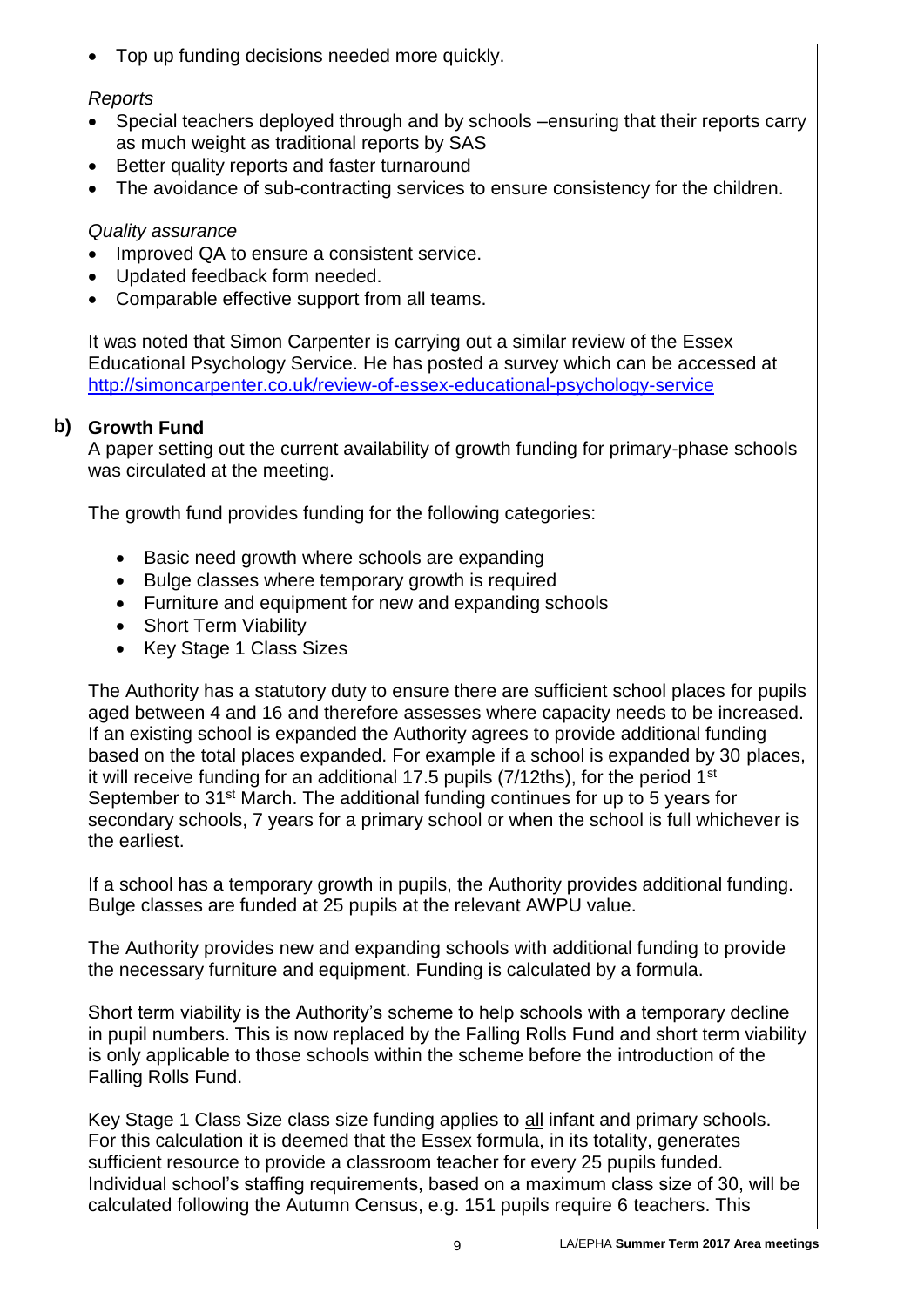teacher requirement will be used in the calculations.

Significant Increase in Pupil Numbers (Trigger)

With effect from 1<sup>st</sup> April 2017 this funding has ceased as it will not be allowed to continue under the Schools National Funding Formula. No funding has been dedelegated from maintained schools in 2017/18 for this contingency.

# **c) Attendance and Penalty Notice Code of Conduct update**

Following the Isle of Wight 'v' Platt - the Supreme Court ruling unanimously upheld the Council's appeal, deciding that 'regular' attendance means 'in accordance with the rules prescribed by the school.'

This replaces the meaning of 'sufficiently frequently' assumed in earlier cases and stated clearly that:

- School attendance is compulsory
- Absence is a disruption on the education of the individual and other pupils
- Addresses the criminality argument penalty notices
- Referred Mr Platt to the magistrates court

The Penalty Notices Code of Conduct group (which includes representatives from EPHA and the other headteacher associations) met on 16 June to discuss the Essex Code of Conduct and to decide whether it should be changed following the Supreme Court ruling. Schools are still awaiting guidance from the DfE, delayed by the period of purdah before the General Election.

The current Code of Conduct states that penalty notices may be issued where there have been at least ten unauthorised sessions of absences during a period of six school weeks. In respect of unauthorised leave of absence, the ten sessions must be consecutive.

Other Local Authorities vary in what absence period triggers a penalty notice – one LA issues penalty notices for 3 day absences, another only after 20 session absences. It was felt that Essex sits in the middle and that this seemed reasonable. It was noted that the service also doesn't have the capacity and funding to increase the number of PNs that are issued, and there has to be a consideration of the impact and effectiveness of issuing PNs, balanced against the cost and the impact on a school's relationships with parents.

The trigger for penalty notices will continue to be ten sessions of unauthorised absence in a 10 week period, and consecutive days if for a term time holiday. In addition, the new code may introduce an additional trigger if a pupil does not attend school during the first few weeks in the autumn term. However, headteachers should be reminded that triggering a penalty notice is entirely at their discretion.

Julie Weddell (MECES County Manager) has agreed to update the guidance relating to attendance policies, and it was agreed that it would be helpful to develop a joint EPHA/ASHE/ESSET policy that schools and academies could adopt. It will include statements from the Supreme Court judgement, including the expectation that a pupil will attend school every day. However, it is important that any school's policy does not give a percentage figure for what is "satisfactory" attendance, as this can be challenged in court.

# **d) Restructure of School Improvement Services**

The proposed changes affect the Primary, Secondary and Inclusion Standards and Excellence Commissioner (SEC) teams as well as the Schools Communication team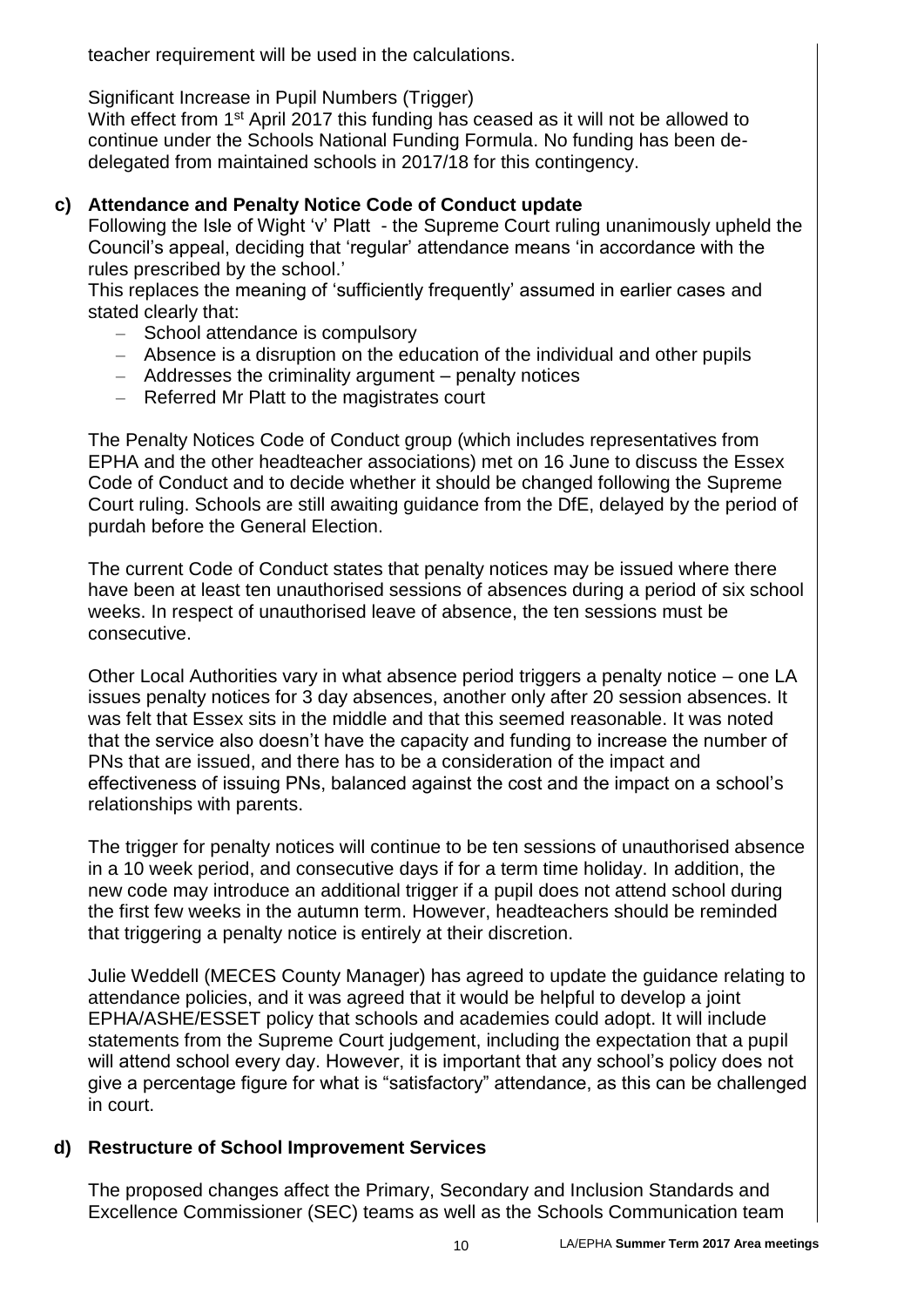and Ethnic Minority and Traveller Achievement service. The principles of the proposed new structure are:

- to create a single crossed phase team (primary and secondary) within each of the four quadrants;
- to retain specialist SEND expertise in a separate team that will support the transformation of SEND across Essex but with reduced resources;
- all schools will continue to be supported but we will allocate a significant amount of time to support the School-led Improvement Partnerships and other school partnerships (e.g ASHE groups) across Essex. We will work with the partnerships to agree the key priorities to take forward;
- schools causing concern will continue to be supported on an individual basis;
- safeguarding, critical incidence and media support will be retained in its current level;
- an element of the service that is currently free will be traded from September 2017;
- ECC will work towards gaining approval to open an LA initiated MAT.

The proposed new model, which ECC is consulting with staff on, and is still subject to approval, has taken full account of formal and informal feedback from school leaders about their priorities and what aspects of a school improvement service are of greatest value. They will aim to retain as much expertise as possible within a reduced financial envelope due to the ESG cuts.

## **Core work –no changes**

- Schools Causing Concern, where schools are vulnerable, an additional allocation of days for individualised support is included within the proposed way of working, in addition to their allocation as part of a school partnership.
- Investigating safeguarding complaints
- Attending Ofsted inspection
- School communications (Education Essex, school closures, critical incidences, business continuity Schools' Infolink etc.)
- Data and intelligence (School Summary Report, district and partnership analysis, Nexus etc.)
- Media support (reactive press statements, advice etc.)
- Informal support for headteachers/school leaders email/telephone/drop-in visits
- One day advice and support for the governing body in Headteacher recruitment (additional support provided as a traded activity)
- Support for structural solutions federations, amalgamations and support to the development of Multi Academy Trusts.

### **School-led improvement partnerships - considerable allocation of days. Topics may include:**

- Data analysis of schools within the partnership in partnership with headteachers
- Evaluation of schools' 'Ofsted readiness', which are likely to be inspected within the academic year
- Support for newly appointed headteachers
- Monitoring and support for schools where outcomes for vulnerable pupils are of a particular cause for concern
- The use of the majority of allocated days will be agreed in consultation with partnership headteachers. A minority of primary schools are not in recognised partnerships. It is proposed that these schools have a half day visit per academic year.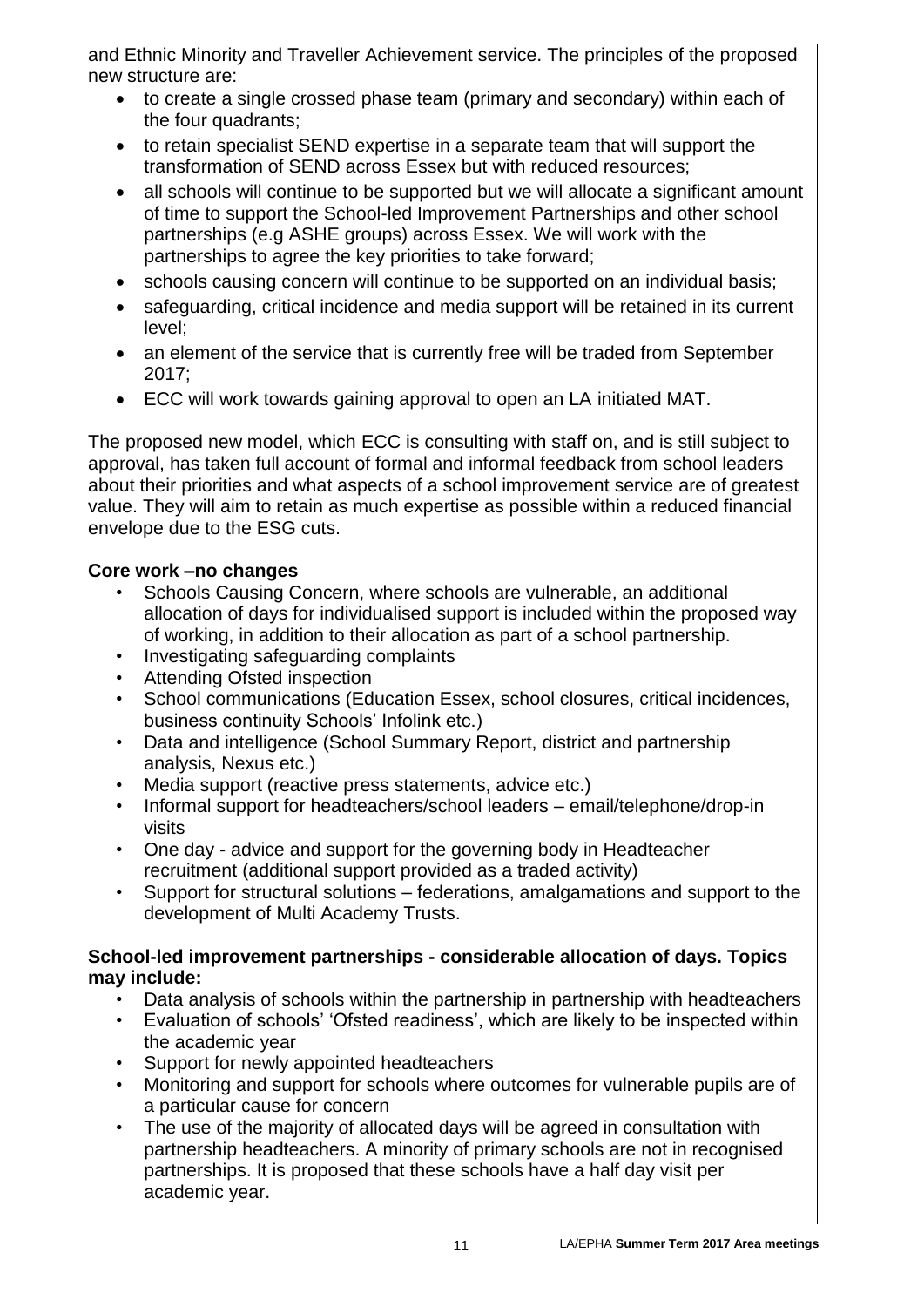The proposed traded daily rate for maintained schools and academies is £450. Traded activities will be finalised in due course but are expected to include:

- Headteacher performance management
- Deputy headteacher/leadership recruitment
- Reviews of governance
- Collaborative tailored reviews including 'Ofsted ready'
- Support for engagement with parents
- Support to governing bodies
- SEN/pupil premium reviews
- Safeguarding audits and reviews
- Quality assurance of self-evaluation/school action plans
- Planning of conferences/events.

**a** [www.essexprimaryheads.co.uk](http://www.essexprimaryheads.co.uk/) The full presentation can be found on the EPHA website at

#### **3. PRIMARY IMPROVEMENT**

South meeting – Lisa Fergus North East meeting – Jacky Castle West meeting – Nicola Woolf Mid meeting- Alison Fiala

### **a) Statutory Assessment**

- **KS1 data** must be submitted to the **LA** by Thursday 29 June 2017
- **KS2 data** must be submitted via **NCA tools** by Thursday 29 June 2017
- **All KS1 and KS2** submitted data will be analysed by the Standards and Excellence team to check that it matches external moderation decisions and to investigate any unexpected pattern of attainment
- **KS1**  schools will receive email notification that the data has been checked. If there are any queries schools will be asked to respond within 3 working days of receipt of the email
- **KS2** if no queries are raised schools will receive email notification that the data has been checked. If there are any queries the school's Standards and Excellence Commissioner will contact the school by phone on 28<sup>th</sup> June.

A headteacher in Mid noted that the moderation process carried out in his school had been a very positive experience, and the moderators were well informed and well trained.

## **b) Support for schools when reviewing safeguarding**

A question for schools to consider - how does your governing body ensure and evidence compliance with all statutory responsibilities in regard to safeguarding all pupils?

*What training has the link governor for safeguarding had to ensure they have the skills and knowledge to effectively carry out their role?*

*What training have members of the Governing Body had to ensure they have the skills and knowledge to effectively evaluate the safeguarding and child protection arrangements in the school?* 

*What evaluation has taken place to establish the Governing Body's capacity to carry out their safeguarding duties and responsibilities?*

Headteachers were reminded of the new (free) email training course for governors provided by Andrew Hall

<https://www.safeguardinginschools.co.uk/understandingsafeguardingandgovernance2/>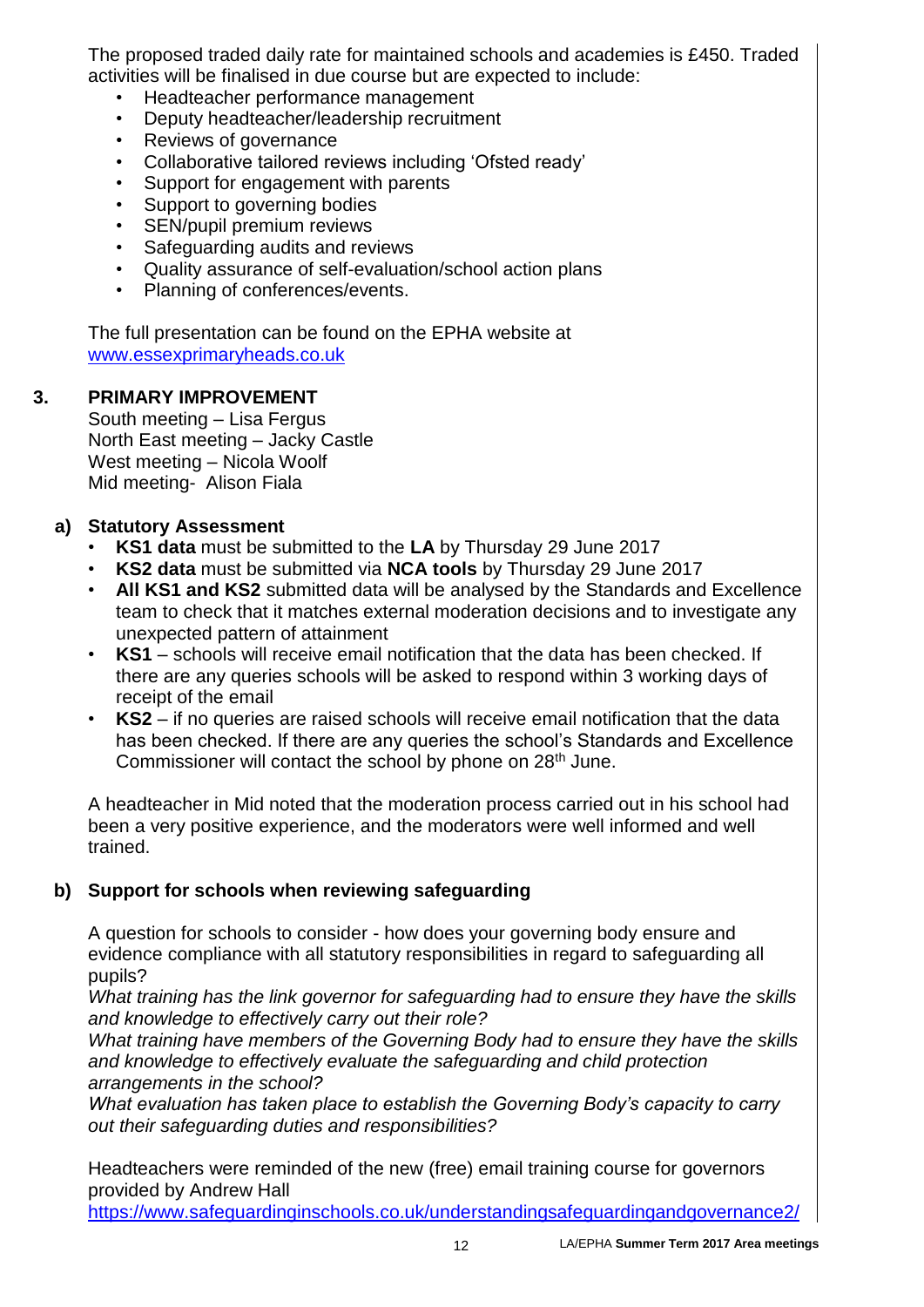In development:

Governors' Safeguarding Framework;

Audit tool for self or peer review with guidance prompts Termly calendar for monitoring and evaluating Route cards to use to rectify any areas of non-compliance

The EPHA Professional Officer asked for reassurance that these tools would be available to ALL schools and not only as a traded service. Alison Fiala stressed that they would be, although there would be a charge for on-site reviews.

Standards and Excellence Commissioners' focussed visit to schools in summer term, schools due inspection are a priority. Raising awareness of safeguarding at any event with leaders and governors including SLIS

Traded review of Safeguarding: Half and full day options available September 17

ECC strongly recommends that schools buy in the external audit from Schools HR. This has been well received by schools.

A headteacher at the North East meeting asked whether the pupils in schools that had been judged to be inadequate for safeguarding were actually at risk. It was accepted that the failings in these schools were generally around paperwork and record keeping and the pupils were not in an unsafe environment. This headteacher stated that the real risk was to vulnerable pupils who are deemed not to meet social care thresholds and who therefore live in unsafe households. In addition, the bureaucratic requirements in relation to safeguarding are becoming disproportionally onerous for headteachers.

It was noted that Ofsted is to carry out a review of inspection, including how safeguarding is inspected, and heads were asked to send their comments to the Professional Officer, to be passed on to Prue Rayner (Senior HMI).

# **c) Analyse School Performance (ASP)**

The Department for Education (DfE) is launching a new service, ASP – Analyse School Performance -

The current RAISEonline service will be available until Monday 31 July 2017. This will allow users to familiarise themselves with the new service and provide feedback before the current one is taken offline. During this period of dual running they will continue to develop the new service and plan to release an updated version in July 2017. During this time, they will also seek feedback through formal testing and user surveys wh built into the new service. Inspectors will continue to use the data available in the existing summary report and inspection dashboard to prepare for inspections, until 2017 datasets are released in the autumn term.

The new system

- Compares school performance at school and pupil group level against national averages
- Ofsted and LA can see the same data, but anonymised
- This is the first release which will be added to with features such as:
	- Question Level Analysis
	- Named Pupil Data
- The last three Inspection Dashboards are available to download and there are plans to release a 2017 version
- Summary view of data, data tables and scatter plots are there now, downloadable and printable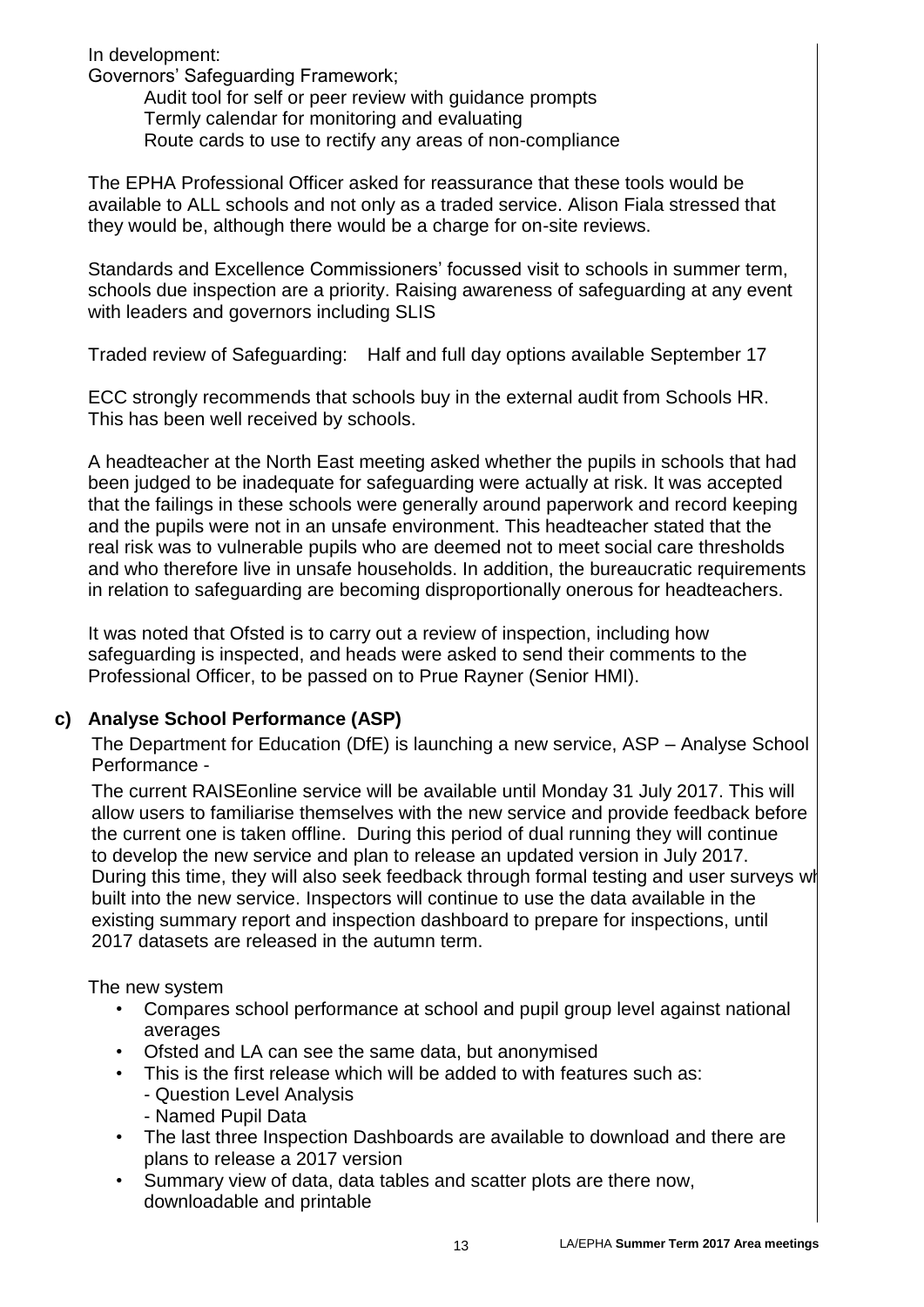- ASP will allow users to filter on multiple characteristics
- Easy to navigate, same view for teachers, governors, LAs, MATs, Ofsted and Diocesan Authorities

# **d) FFT Aspire**

The FFT subscription is being increased by a modest amount.

Small schools and infant schools will now pay £93 (up from £89) Primary schools will now pay £145 (up from £139) Secondary schools will now pay £580 (up from £569)

## New developments for 2017 include

Full organisation refresh (including mergers; new schools; MATs and Chains)

- Final (2016 Self Evaluation and Y3 estimates)
	- Updated School Leaders/Governors dashboards
	- Pupil data management
		- Removing pupils from a report
- Favourite report settings access these quickly via 'My reports page'
	- Pupil Premium reporting 4 sections
	- Aspire static PDF dashboards: Extended Headteacher/SLT dashboard
	- Scaled score estimates:

- Pilot of Primary Pupil Tracking (Autumn 17)

FFT is offering to run free training in the autumn term.

## **e) School Led Improvement Strategy**

18 development visits have taken place so far. The **main successes** recorded have been:

- Increased commitment to the partnership and each other, and stronger collaborative working
- Sharing of expertise and professional development opportunities, and supporting schools
- How the partnership has organised itself, and working with the LA and TSAs
- Capacity to lead and facilitate the partnership
- Using funding for partnership projects
- Activities to help schools understand each other's strengths and areas for development
- Engaging governors
- Developing trust and relationships between schools, and commitment to the partnership
- Projects to develop knowledge, expertise, and capacity

The **main challenges** experienced by partnerships have been:

- Engaging all schools in the partnership
- How the partnership worked together
- Developing relationships and trust between schools
- Commitment of all schools to the partnership
- Sustainability of funding
- Sharing data between schools
- Confidence to share needs, challenge to other schools, and feelings of accountability
- Capacity to lead and facilitate the work of the partnership
- Engagement between primary and secondary
- Support for vulnerable schools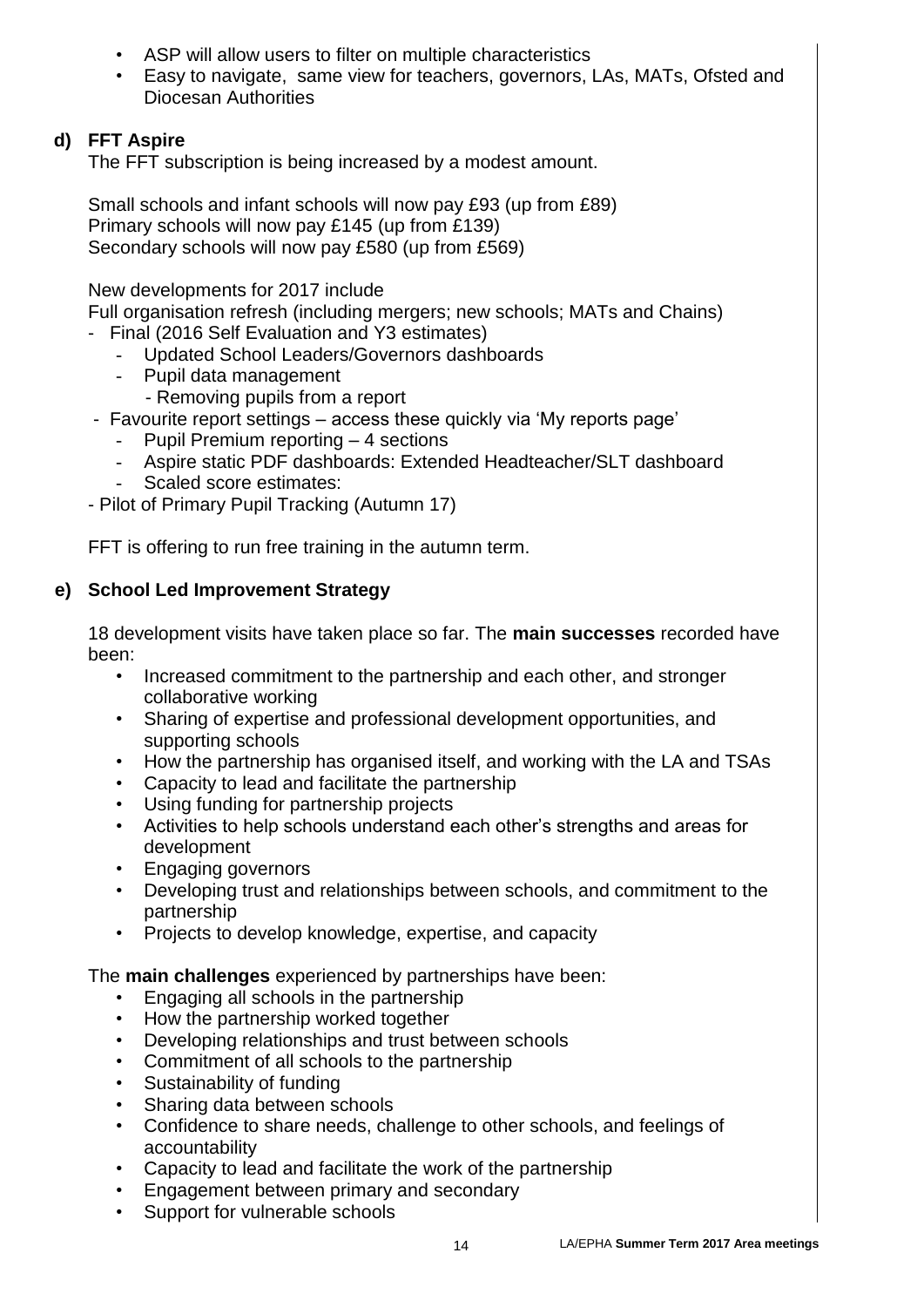### **Next Steps**

- Engaging other schools and individuals
- Increasing partnership capacity, and developing how the partnership operates
- New and additional priorities for partnership work
- Develop capacity in schools at all levels
- Create links with and learn from others e.g. TSAs
- Work with governors
- Support data and intelligence sharing
- Strengthen partnership tools and processes
- Develop plans to support schools across the partnership
- Evaluate impact
- Plan for the future

The Partnership Evaluation and Development Tool Roll out 13th June 2017

The presentation included details of the support given to partnerships by the Standards and Excellence commissioners in 2016/17.

The full presentation can be found on the EPHA website at [www.essexprimaryheads.co.uk](http://www.essexprimaryheads.co.uk/)

### **4. ACTIVE ESSEX**

Presentation by Brian Shaw, Active Essex.

Active Essex is developing an Essex Charter for PE/Sports Provision, to be published in October.

| We call on all of the partners across Greater Essex engaged in PE & School Sport to adopt the Charter outlined below and<br>work towards ensuring its adoption by all education institutions across the county. |
|-----------------------------------------------------------------------------------------------------------------------------------------------------------------------------------------------------------------|
| • Every school pupil in Essex will receive at least two hours per week of High Quality<br>physical education.                                                                                                   |
| • Delivered by qualified, excellent and enthusiastic teachers.                                                                                                                                                  |
| • Who deliver well planned lessons incorporating a wide range of activities                                                                                                                                     |
| appropriate for the age and ability of each student and stage of development.                                                                                                                                   |
| • Achieving a high level of engagement, participation and enjoyment by all students in<br>each class.                                                                                                           |
| • Providing links to the wider curriculum developing personal, social and creative and<br>leadership abilities.                                                                                                 |
| • Bringing about high standards of Physical Literacy.                                                                                                                                                           |
| • This would be augmented by a rich and diverse extra-curricular programme.                                                                                                                                     |
| • Which lead to strong links to community clubs and activity opportunities.                                                                                                                                     |
| Resulting in increased physical fitness and enhanced positive attitudes to a sustained healthy<br>lifestyle.                                                                                                    |
| • Achieving more and higher levels of appropriate qualifications which allow them to access<br>sporting pathways.                                                                                               |

• Exchequer & Lottery Funding

### Working with

• Essex County Council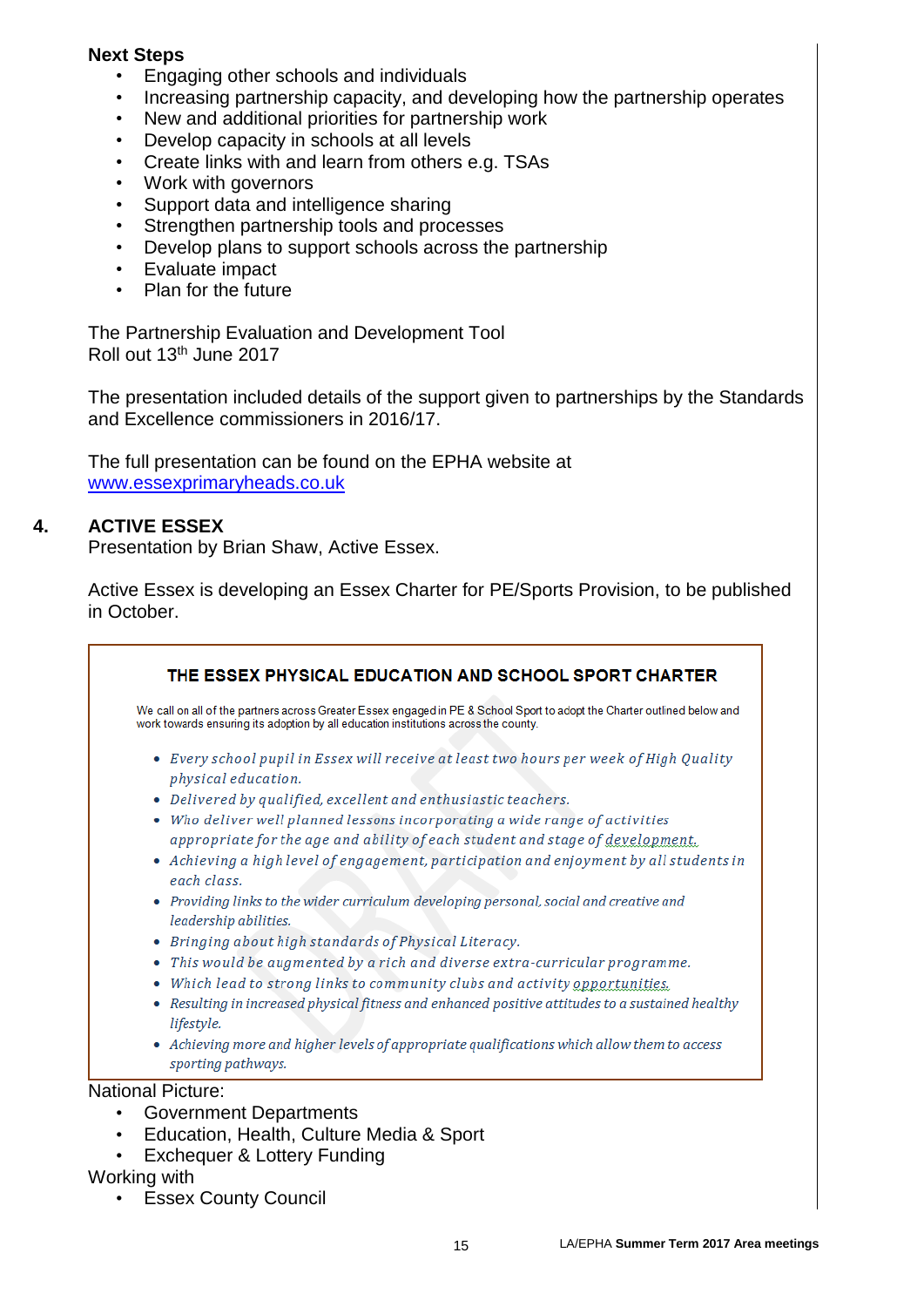- County Sports Partnerships
- (Sport England & ECC)
- Youth Sport Trust
- (Sport England)
- Association for Physical Education

Through

Schools, School Sport Partnerships, MATs, Academy Chains, BAPs, Quadrants.

# **Primary PE and Sport Premium – revised vision and objectives**

# **VISION**

All pupils leaving primary school physically literate and with the knowledge, skills and motivation necessary to equip them for a healthy lifestyle and lifelong participation in physical activity and sport.

**OBJECTIVE:** To achieve self-sustaining improvement in the quality of PE and sport in primary schools.

# **We would expect indicators of such improvement to include:**

- $\bullet$  the engagement of all pupils in regular physical activity  $-$  kick-starting healthy active lifestyles
- the profile of PE and sport being raised across the school as a tool for whole school improvement
- increased confidence, knowledge and skills of all staff in teaching PE and sport
- broader experience of a range of sports and activities offered to all pupils
- increased participation in competitive sport

Brian gave examples of templates to develop a plan for PE/Sports provision, and a way of showing impact. These are available on the Active Essex website, which also gives details of the support that they offer schools, including the Daily Mile, School Games, Small Grants, Keeping Dance Alive, Hadleigh Park and Curriculum support. <https://www.activeessex.org/>

Facilities and healthy lifestyle funding

- Primary PE & Sport Premium promised to continue to 2020 with a potential increase in the next academic year.
- Schools are to receive £415 million to help pupils benefit from healthier, more active lifestyles. This includes Primary Premium and new funding. This is likely to equate to around £4million in Essex.
- Primary, secondary and sixth-form colleges will be able to use the funding to pay for facilities to support physical education (PE), after-school activities and healthy eating.
- Schools will also be able to use the new healthy pupil's capital programme to improve facilities for children with physical conditions or support young people struggling with mental health issues.

The full presentation can be found on the EPHA website at [www.essexprimaryheads.co.uk](http://www.essexprimaryheads.co.uk/)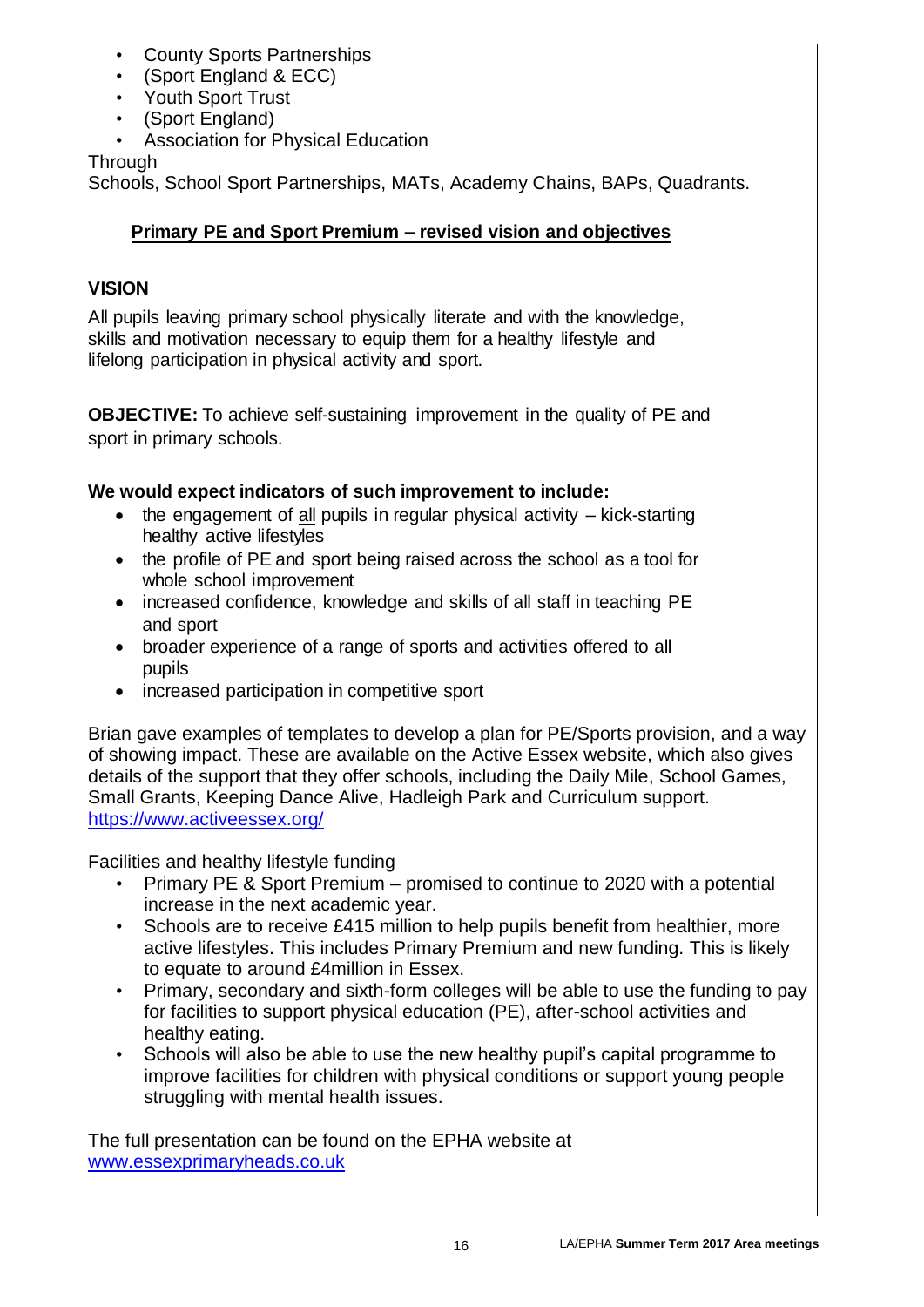## **5. GENERAL DATA PROTECTION REGULATIONS**

Presentation delivered by Lauri Almond, Information Governance Service

The General Data Protections Regulations (GDPR) are

- Replacement for the Data Protection Act 1998
- Introduce data management that is fit for purpose in our digital world
- The GDPR comes into force on  $25<sup>th</sup>$  May 2018. Schools and organisations must comply with Data Protection Act 1998 (DPA) until then.

The new legislation brings in requirements such as:

- Codes of Conduct & Certification Schemes
- Privacy Impact Assessments
- Prescribed Security measures
- Notification of data breach/loss
- Outsourcing requirements
- Changes to the Legal basis' for using personal data
- Biometrics added to sensitive data items
- Statutory Data Protection Officer post

Not all will be applicable to schools – this depends on the statutory legislation already directing schools and academies.

Key preparation tasks

- Understand what personal data you have (pupils/staff/parent/carers) and how you are using it
- Understand what the law requires you to do with personal information to carry out your service
- Check your website privacy notice to ensure it accurately reflects what you are doing with personal data, and use the ICO guidance to ensure you have captured all of the requirements – ico.org.uk
- Where you are using consent, consider if you really do need it, or does one of your statutory duties require you to do it?
- Ensure any consent forms point to your online privacy notice
- Familiarise yourselves with the Whole Essex Information Sharing Framework portal – weisf.essex.gov.uk which provides guidance and templates on key processes
- Ensure you have a robust policy and procedure for managing data breaches

Whole Essex Information Sharing Framework Provides advice and templates for all public organisations in ECC. Weisf.essex.gov.uk

## **Records Management**

You have to know what you already have in terms of personal data, and what you are doing with it, before you can start implementing GDPR elements. This is best achieved by:

Create or review your **Information Asset Register**, ensuring its completeness and accuracy.

Guidance - [http://www.nationalarchives.gov.uk/documents/information](http://www.nationalarchives.gov.uk/documents/information-management/identify-information-assets.pdf)[management/identify-information-assets.pdf](http://www.nationalarchives.gov.uk/documents/information-management/identify-information-assets.pdf) Template - [https://weisf.essex.gov.uk/Documents/iar\\_template.xls](https://weisf.essex.gov.uk/Documents/iar_template.xls)

# **Map data flows**

How data flows in and out of the school – and which remains static.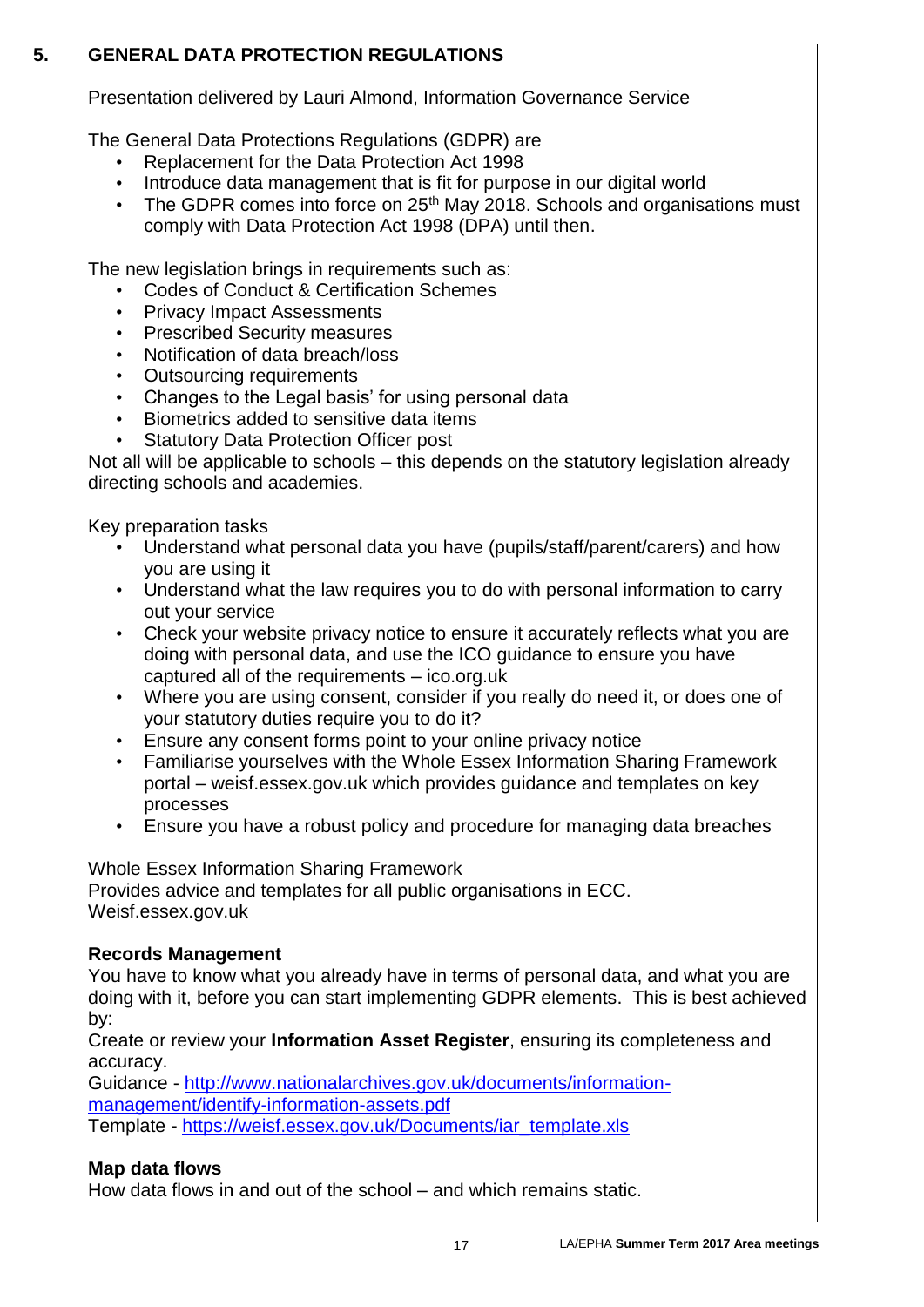## Evidence of compliance

Add in the remaining elements required under Article 30 to produce your full **Records of Processing Activity,** these include:

- Details of the Data Controller and DPO
- Purpose of processing
- Categories of Data, Recipients and subjects
- Link to associated PIA/privacy notice/contract/ISP
- Transfers overseas, which country and the safeguards applied
- A description of the technical and organisational security applied to personal data
- A list of Data Processors, with names and contact details, any associated representatives, and their DPO contact details

Template available for IGS when purchasing support

## **Key Legislative Changes – Privacy Notice**

[https://ico.org.uk/for-organisations/guide-to-data-protection/privacy-notices](https://ico.org.uk/for-organisations/guide-to-data-protection/privacy-notices-transparency-and-control/where-should-you-deliver-privacy-information-to-individuals/)[transparency-and-control/where-should-you-deliver-privacy-information-to-individuals/](https://ico.org.uk/for-organisations/guide-to-data-protection/privacy-notices-transparency-and-control/where-should-you-deliver-privacy-information-to-individuals/) Once you have compiled your Records of Processing Activity, you will have full sight of all of the processing you carry out, and must then make sure that your privacy notice covers every element of processing:

- Main privacy notice should be hosted on your website
	- Sub menus at the side to break down types of processing will help users access the correct details for their data, e.g.:
		- Pupils
		- Parents
		- Staff
		- 3<sup>rd</sup> Parties/Contractors
- All consent forms and data capture forms must point to the webpage privacy notice, and explain how to access if no internet connectivity
- See example at [www.essex.gov.uk/privacy](http://www.essex.gov.uk/privacy)
- Use all communications channels available to you to publicise your privacy notice
- You **MUST** explain how you process personal data across your organisation via your privacy notice, regardless of whether you have a statutory duty for the processing, or are using consent
- Ensure you capture your processing of staff data, including any volunteers

## **Accessibility**

Ensure your privacy notices are:

- Clear, plain English
- Clear to a child where a notices is directed at them
- Has an easy read version
- Has a link to Google Translate
- Link your privacy notices to your Records of Processing Activity

## Consent

Ensure you understand your statutory duties. Re-familiarise yourselves with your relevant legislation e.g. Education Act, Education & Skills Act, Children Act etc., so you are clear about how, and to what extent, the law requires you to process personal data. Where consent is **necessary**, ensure that any consent you collect is:

- Clear, unambiguous, explicit, accessible and intelligible
- Recorded to evidence that consent was given
- Provided with clear instruction on how to withdraw that consent
- Without an imbalance of power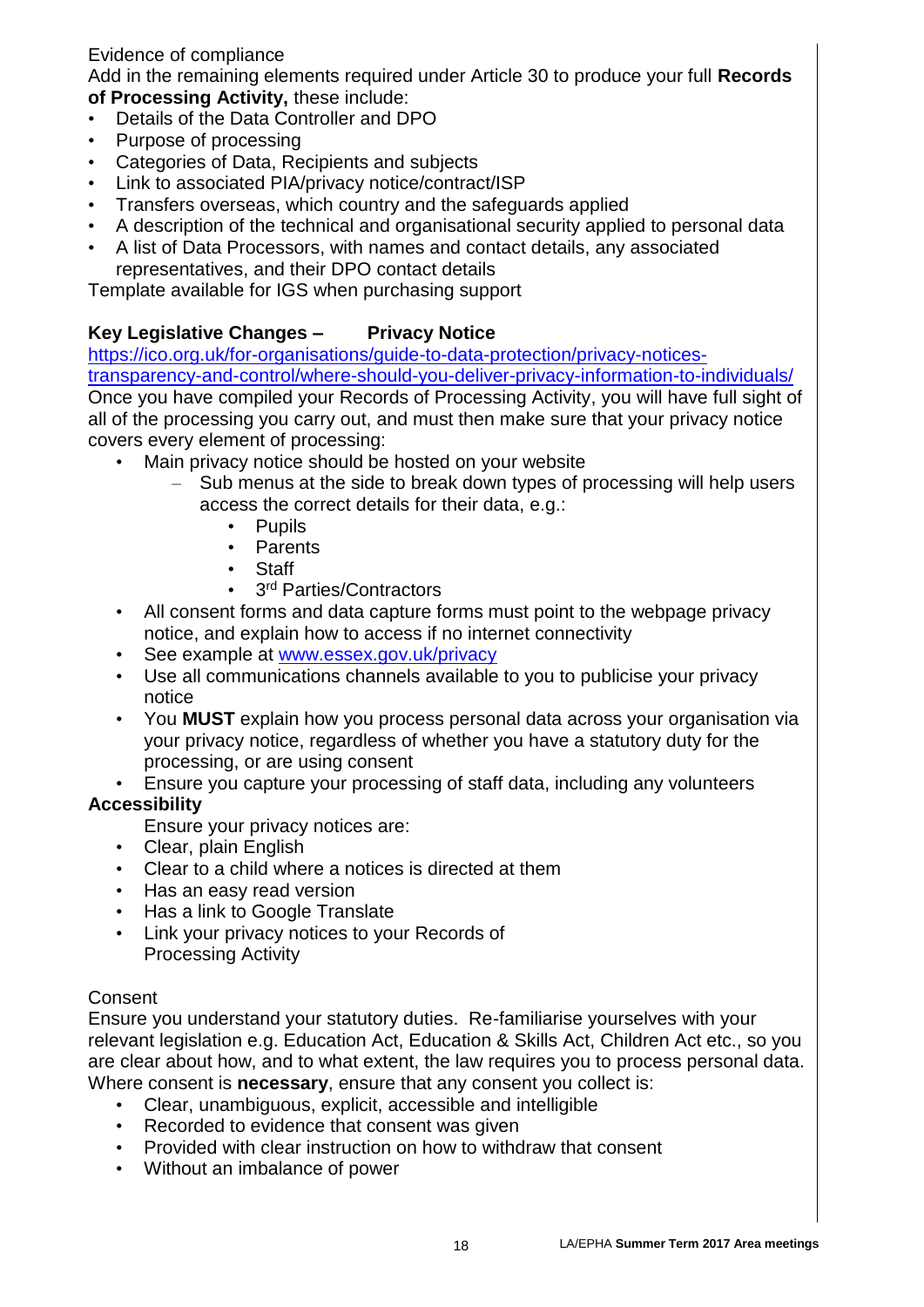### Data Protection Officer

The Data Protection Officer (DPO) is a new statutory post prescribed in the regulation. Each School must assign a DPO, either internally, outsourced, or in an umbrella group, e.g. MATs where one DPO can be assigned to cover all schools within the Trust. DPOs are not personally responsible in cases of non-compliance with the GDPR. The GDPR makes it clear that it is the controller or the processor who is required to ensure and demonstrate that the processing is in accordance with its provisions. Data protection compliance is a responsibility of the controller or the processor.

There should be adequate and regular training for DPOs – but this is not yet prescribed.

ECC's Information Governance Support service (IGS) has a range of services we can provide to support your implementation of the GDPR

- Training,
	- o Bespoke focussed sessions
	- o DPO training
- Audits including provision of action plan and templates
- Helpdesk for compliance related queries
- Statutory requests service

We recommend that schools cluster wherever possible to share costs – however audits are bespoke to the school.

To access services, please contact us at:

• **[IGS@ESSEX.GOV.UK](mailto:INFORMATIONGOVERNANCESUPPORT@ESSEX.GOV.UK)**

At all of the meetings headteachers expressed strong concerns about the requirements, complexity, cost and time needed to implement the GDPR. It was noted that school staff and governors have been made extremely anxious by the training sessions that they have attended in the last few months.

It was **AGREED** that EPHA will produce a straightforward guide to both the current Data Protection regulations (to make sure that schools comply with existing regulations) and a guide to implementing the GDPR over the next 11 months.

The full presentation can be found on the EPHA website at [www.essexprimaryheads.co.uk](http://www.essexprimaryheads.co.uk/)

## **6. DATES AND TIMES OF FUTURE MEETINGS**

### **Area Heads Meetings**

| Autumn term 2018 |                       |                                              |  |  |  |  |  |
|------------------|-----------------------|----------------------------------------------|--|--|--|--|--|
| <b>N-EAST</b>    | Wednesday 8 November  | <b>Weston Homes Community Stadium</b>        |  |  |  |  |  |
| <b>SOUTH</b>     | Thursday 9 November   | Holiday Inn, Basildon                        |  |  |  |  |  |
| <b>WEST</b>      | Wednesday 15 November | <b>Weston Homes Business Centre, Takeley</b> |  |  |  |  |  |
| <b>MID</b>       | Thursday 16 November  | <b>Chelmsford City Football Club</b>         |  |  |  |  |  |
| Spring term 2018 |                       |                                              |  |  |  |  |  |
| <b>SOUTH</b>     | Wednesday 21 February | Holiday Inn, Basildon                        |  |  |  |  |  |
| N-EAST           | Thursday 22 February  | <b>Weston Homes Community Stadium</b>        |  |  |  |  |  |
| <b>WEST</b>      | Wednesday 28 February | <b>Weston Homes Business Centre, Takeley</b> |  |  |  |  |  |
| <b>MID</b>       | Thursday 1 March      | <b>Chelmsford City Football Club</b>         |  |  |  |  |  |
| Summer term 2018 |                       |                                              |  |  |  |  |  |
| <b>SOUTH</b>     | Wednesday 13 June     | Holiday Inn, Basildon                        |  |  |  |  |  |
| <b>N-EAST</b>    | Thursday 14 June      | <b>Weston Homes Community Stadium</b>        |  |  |  |  |  |
| <b>WEST</b>      | Wednesday 20 June     | Weston Homes Business Centre, Takeley        |  |  |  |  |  |
| <b>MID</b>       | Thursday 21 June      | <b>Chelmsford City Football Club</b>         |  |  |  |  |  |
|                  |                       |                                              |  |  |  |  |  |